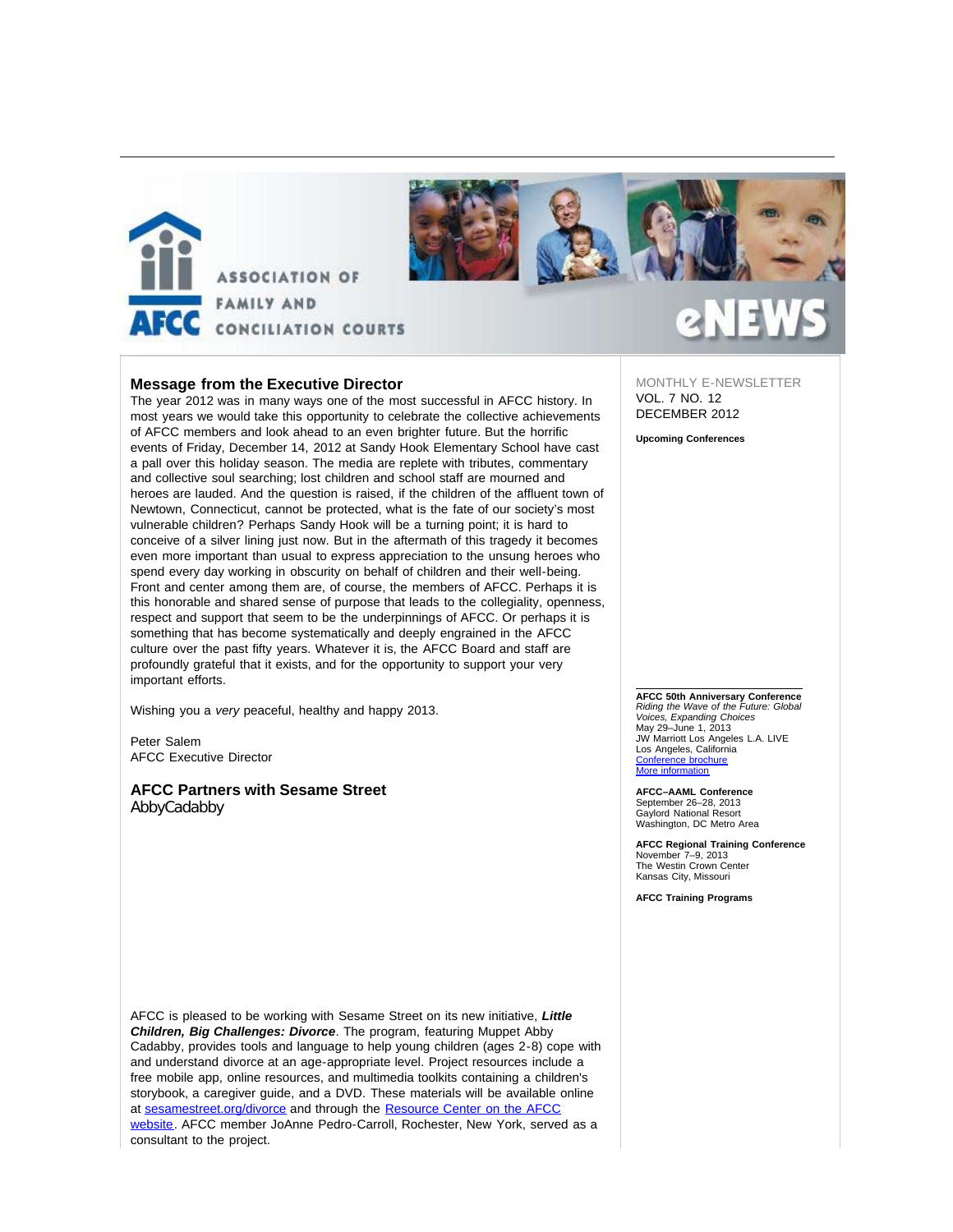

*Nuts and Bolts of Parenting Coordination: Helping High Conflict Parents Resolve Disputes* Joan B. Kelly, PhD March 4–5, 2013 Loyola University Chicago Philip H. Carboy Law Center Chicago, Illinois [More information](http://afcc.networkats.com/members_online/utilities/emailct.asp?d09f9e0ec148c839b624fab66e0f50af173d35e4)

*When Nuts are Loose and Bolts Don't Fit: Advanced Practices in Parenting Coordination* Debra K. Carter, PhD March 7–8, 2013 Loyola University Chicago Philip H. Carboy Law Center Chicago, Illinois [More information](http://afcc.networkats.com/members_online/utilities/emailct.asp?d09f9e0ec148c839b624fab66e0f50af173d35e4)

#### **AFCC Chapter Events**

**Arizona Chapter Annual Conference** *Cultivating Resilience in Children, Families and Professionals* February 1–3, 2013 Hilton Sedona Resort and Spa Sedona, Arizona [More information](http://afcc.networkats.com/members_online/utilities/emailct.asp?3eff29ddcc99c98a8b5789ad955af47673e61a25)

**Louisiana Chapter Annual Conference** *Collateral Damage: Addressing the Hidden Costs to Families and Professionals in Chronic High Conflict Cases* March 7–8, 2013 Hampton Inn New Orleans, Louisiana More inform

**Florida Chapter Annual Conference** *Creating Our Future: One Family at a Time* March 15-16, 2013 The Rosen Center Orlando, Florida [More information](http://afcc.networkats.com/members_online/utilities/emailct.asp?e3bea85f569ca7806fcdb3afc48161f573691d6a)

**Washington Chapter Conference** *Pinnacles of Practice in Times of Challenge* April 6, 2013 Washington Athletic Club Seattle, Washington [More information](http://afcc.networkats.com/members_online/utilities/emailct.asp?95bf7b4eee4fc0889266d1a8134bb16df0c736de)

**Ontario Chapter Conference** October 18, 2013 Toronto Public Library Toronto, Ontario [More information](http://afcc.networkats.com/members_online/utilities/emailct.asp?5b8deccca97099551572fc0c56a99aff2fabda24)

**Join AFCC** Are you a member? [Join](http://afcc.networkats.com/members_online/utilities/emailct.asp?09abb186ae91dd963f6b34061e875742e307e2a9) or [Renew](http://afcc.networkats.com/members_online/utilities/emailct.asp?c8f6ffeae8262d6979c372563dc7a1fa9bef0055)

AFCC offers member benefits that promote excellence in practice. View memb

#### **Ask the Experts**

Is there a topic you would like to see covered by an AFCC Ask the Experts piece?

[Email your suggestion](mailto:editor@afccnet.org)

#### [Learn more and watch video](http://afcc.networkats.com/members_online/utilities/emailct.asp?daf842467c4f90251b45544199346a56fdb8ca7c)

#### **AFCC 50th Anniversary Program Brochure**

The AFCC 50th Anniversary Conference Program Brochure is now available online! The conference titled *Riding the Wave of the Future: Global Voices, Expanding Choices* will be held May 29-June 1, 2013, at the JW Marriott Los Angeles L.A. LIVE. Even with the advances made in the family law community in the past 50 years, professionals face many changes and growing challenges. Join us in Los Angeles as we begin to chart the course for the next 50 years.

Online conference registration and hotel reservations will be available on the AFCC website in January, so now is the time to begin planning your conference experience. This year there are over 100 sessions to choose from; difficult decisions will have to be made!

[View the conference program brochure](http://afcc.networkats.com/members_online/utilities/emailct.asp?0851a1d83ecf5eabd6a2e8150c1826324916f550)

#### **Call for Posters**

AFCC is accepting proposals for posters to be exhibited during the conference. Poster presenters will have the opportunity to discuss their work with participants during breaks. Students, lawyers, mental health professionals, and academics are invited to propose posters concerning innovative interventions, initiatives, new programs, legal or policy changes, and/or research. The deadline for poster proposals is March 15, 2013.

[Call for Posters \(PDF\)](http://afcc.networkats.com/members_online/utilities/emailct.asp?114f99cd11bc562e69d808c411451d78137fc73b) [Submit poster proposal](http://afcc.networkats.com/members_online/utilities/emailct.asp?66b10d00c1a100b7231102fe46ff103692b44693)

#### **Apply for a Conference Scholarship**

The application for conference scholarships is now available. Scholarships include conference and pre-conference institute registration fees; the opening reception, awards luncheon and annual banquet; admission to the AFCC hospitality suite; and a certificate of attendance. A limited number of scholarships will include stipends to help cover the cost of travel and accommodations. Preference for the scholarships with stipends will be given to applicants with higher travel costs, international applicants and those who demonstrate financial need. The application deadline is March 1, 2013.

[Apply for a scholarship](http://afcc.networkats.com/members_online/utilities/emailct.asp?c8319f9e38fbfbc9a8216bb47225e51c7cedef6d)

#### **Contribute to the Scholarship Fund**

If you have not donated yet this year, there's no better time to donate than today! Your contribution provides scholarships to help colleagues, who would not otherwise not be able, attend AFCC conferences and receive the valuable benefits of participation. Members and supporters have come together to make over 50 scholarships available to the AFCC 50th Anniversary Conference. We hope you will continue to support this valuable program. Donations are deductible for US taxpayers.

[Donate today](http://afcc.networkats.com/members_online/utilities/emailct.asp?2f805b3d2e7bcf69ace7e3665d430758ac2ddfce)

#### **Member Profile: Hon. Thomas Trent Lewis**

Judge Thomas Trent Lewis, president of the California Chapter of AFCC, also has a more than full-time day job as assistant supervising judge of the Los Angeles County Superior Court Family Law Department, the very court in which AFCC was founded in 1963. In addition, he is an avid surfer. In fact, around the time AFCC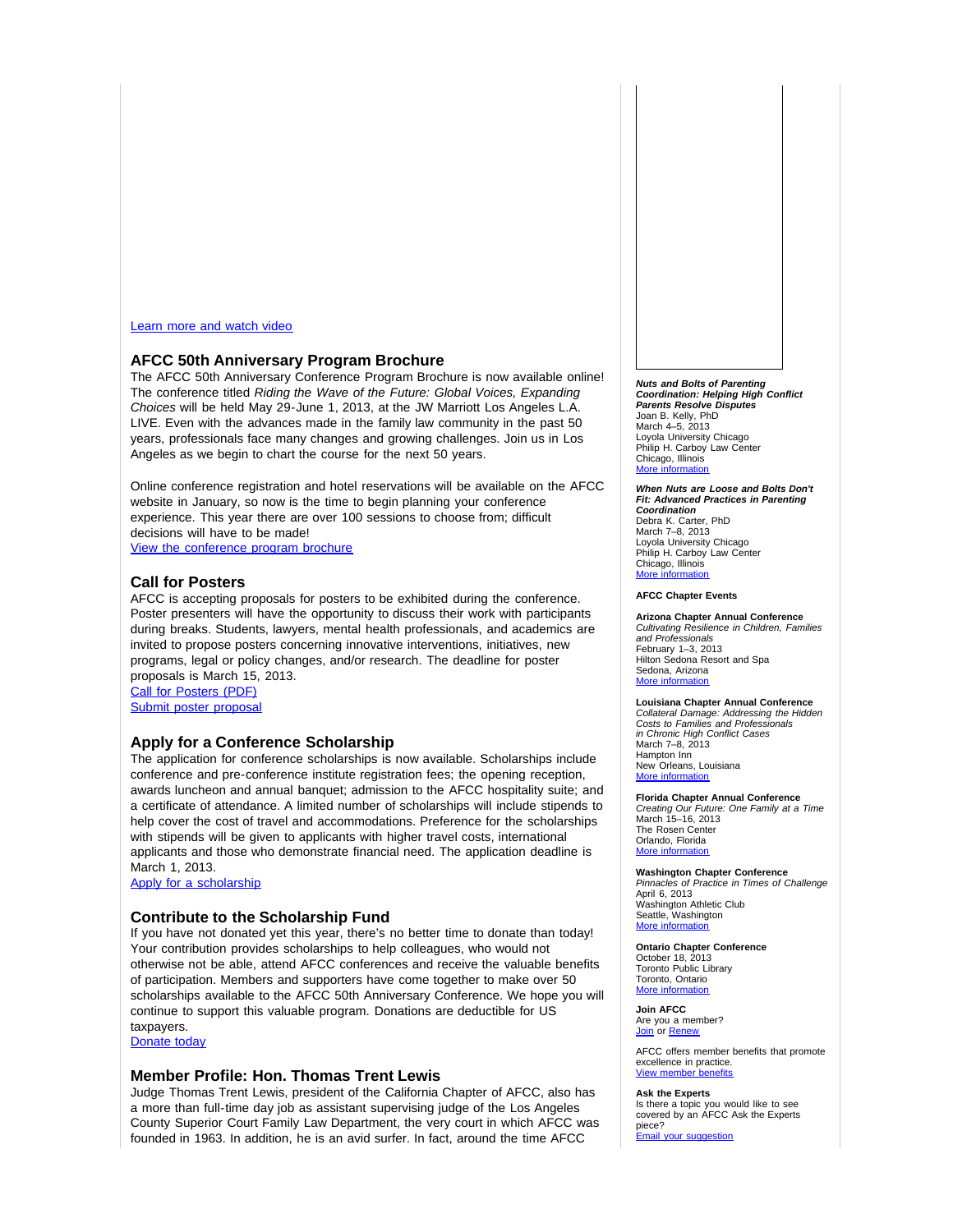was holding its first conference fifty years ago, Judge Lewis was learning to surf for the first time. As an avid surfer and an enthusiastic AFCC leader, Judge Lewis' worlds seem to be dovetailing in 2013 with the upcoming AFCC 50th Anniversary Conference, *Riding the Wave of the Future: Global Voices, Expanding Choices*. [Read more](http://afcc.networkats.com/members_online/utilities/emailct.asp?d9254b67b10b4ba200b17914519e4ecc98562959)

#### **Family Court Review 50th Anniversary Special Issue Reflections of Leadership: Fifty Years of the Association of Family and Conciliation Courts**

Enjoy early access to an article by AFCC Executive Director Peter Salem, which will appear in the January 2013, 50th Anniversary Special Issue of *Family Court Review*.

*In recognition of the significance of AFCC members, this article presents a history of the organization and the field through interviews conducted with ten former AFCC presidents. They recall their practice, their involvement with AFCC and the intersection of the two. They represent different points in time, different disciplines, different geographic locations and different perspectives. Despite their differences they have much in common, not unlike the organization they led.*  [Read more](http://afcc.networkats.com/members_online/utilities/emailct.asp?fe373f7494932a783356b965e22b845ae8f27e87)

#### **AFCC Joins the Uniform Laws Commission Joint Editorial Board**

AFCC is pleased to announce that it has accepted an invitation to join the Uniform Laws Commission's Joint Editorial Board on Family Law. The Joint Editorial Board includes members of the Uniform Law Commission, American Bar Association Section of Family Law, American Academy of Matrimonial Lawyers members, and now AFCC. AFCC members on the twelve-member committee include: Harry L. Tindall, Committee Chair; Linda D. Elrod, representing ABA; Linda Lea Viken, representing AAML; Mary M. Ferriter, representing AFCC; Nancy Ver Steegh, representing AFCC; and emeritus member, Jeff Atkinson. The Board is responsible for monitoring all Uniform and Model Acts that are family-law related. [More information](http://afcc.networkats.com/members_online/utilities/emailct.asp?52c286d33d7cfe5fbd9010a4caec9d749e451de3)

#### **Ask the Experts**

**Ten Tips for Developing Parenting Plans for Special Needs Children** *By Daniel B. Pickar, PhD, ABPP and Robert L. Kaufman, PhD, ABPP*  The term "special needs children" is an umbrella designation that encompasses a staggering array of children who suffer from learning disabilities, profound cognitive impairment, serious medical illness, developmental disorders (such as autism), physical disabilities, or severe psychiatric disturbance. Family law professionals face complex challenges when assisting separating and divorced families with special needs children. Here are some general and specific tips for family law professionals who are helping these families develop appropriate parenting and child safety plans.

[Read more](http://afcc.networkats.com/members_online/utilities/emailct.asp?a4d37568ce32c30c53f77a81e2372f099842948e)

## **IAALS Launches the Honoring Families Initiative**

The Institute for the Advancement of the American Legal System (IAALS) has launched the [Honoring Families Initiative,](http://afcc.networkats.com/members_online/utilities/emailct.asp?32740b03e513ddcf6faf7396792152239695642d) which will focus on research and implementation of empirically-informed models to ensure greater accessibility, efficiency, and fairness in divorce and child custody matters. With a team of advisors (including numerous AFCC members) representing practitioners, jurists, researchers, and advocates who have committed their professional lives to finding a better way to work with transitioning families, Honoring Families is wellpositioned to develop new and better systems for separating and divorcing families in the US. It is currently working to create a first-of-its-kind interdisciplinary center at the University of Denver that will open in 2013. Learn more about IAALS; [subscribe to receive the IAALS newsletter](http://afcc.networkats.com/members_online/utilities/emailct.asp?8a8f03066fa5037914a47d172c57eb4ae74120a0), or daily updates from the new blog, IAALS Online. [Read more](http://afcc.networkats.com/members_online/utilities/emailct.asp?df3b6885ef90cf516f6fc99bfa4fd11755833aa4)

**Family Law in the News Kramer.com vs. Kramer.com**

*By Pamela Paul, courtesy of New York Times*

Most divorced couples would probably prefer not to see each other. Ever again. But when you share custody of your children, you have to assume a certain amount of

#### **About AFCC eNEWS**

Readers are welcome to forward this enewsletter to interested colleagues. All opinions expressed are those of the author and do not necessarily reflect those of AFCC.

#### **Earn AFCC Dollars**

Each time a colleague joins AFCC as a first-time member and names you as the referral source on the membership application you will earn ten AFCC dollars to spend on conference registrations, membership renewals and publications. For more information, please contact AFCC at [afcc@afccnet.org](mailto:afcc@afccnet.org) or (608) 664-3750.

**Editor:**  Erin Sommerfeld [editor@afccnet.org](mailto:editor@afccnet.org)

[Like on Facebook](http://afcc.networkats.com/members_online/utilities/emailct.asp?3eb5e278e31741a4ab10e7ad341484e5d289046e)

[Follow on Twitter](http://afcc.networkats.com/members_online/utilities/emailct.asp?16e09489779f489fb62aedb273b223f448a9b57b)

[Connect on LinkedIn](http://afcc.networkats.com/members_online/utilities/emailct.asp?8feea072f862b786e1a5c674a0d211bf7fdc90c3)

**[Unsubscribe](mailto:afcc@afccnet.org)**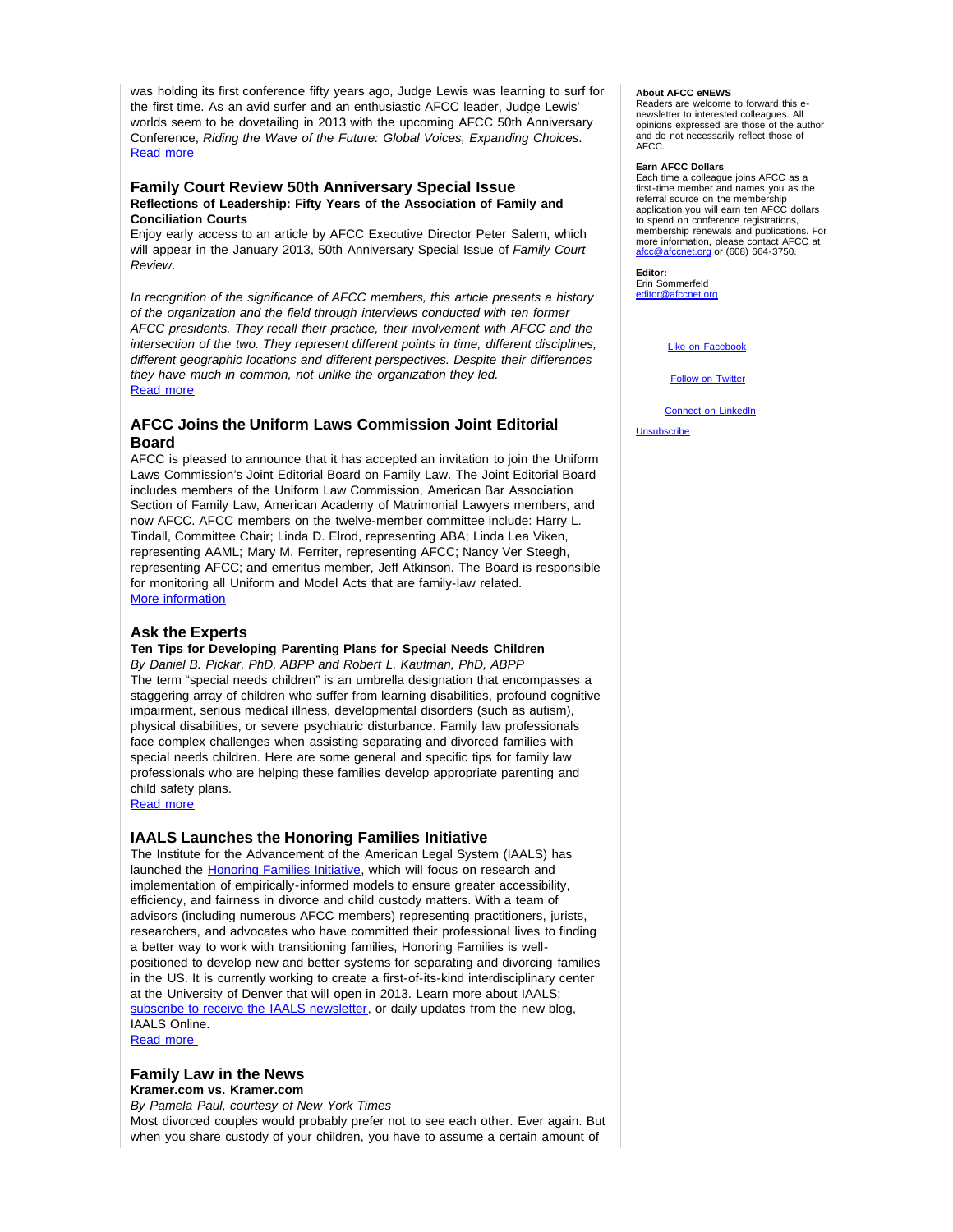face-to-face time amid the endless back-and-forthing. [Read more](http://afcc.networkats.com/members_online/utilities/emailct.asp?8ca703275095813f4cbae57674871f58ea790764)

#### **Rare Family Law Case Heard by US Supreme Court**

*By Margaret Ryznar, courtesy of Huff Post* Many parents embroiled in child custody cases might only dream of bringing their cases to the highest court in the land, yet this became reality for Army Sgt. 1st Class Jeffrey Lee Chafin last week, when oral arguments were heard by the United States Supreme Court in his case, Chafin v. Chafin, 11-1347. [Read more](http://afcc.networkats.com/members_online/utilities/emailct.asp?2f849784f2c0ce1a5542a64fb5b92122e95c2ca3)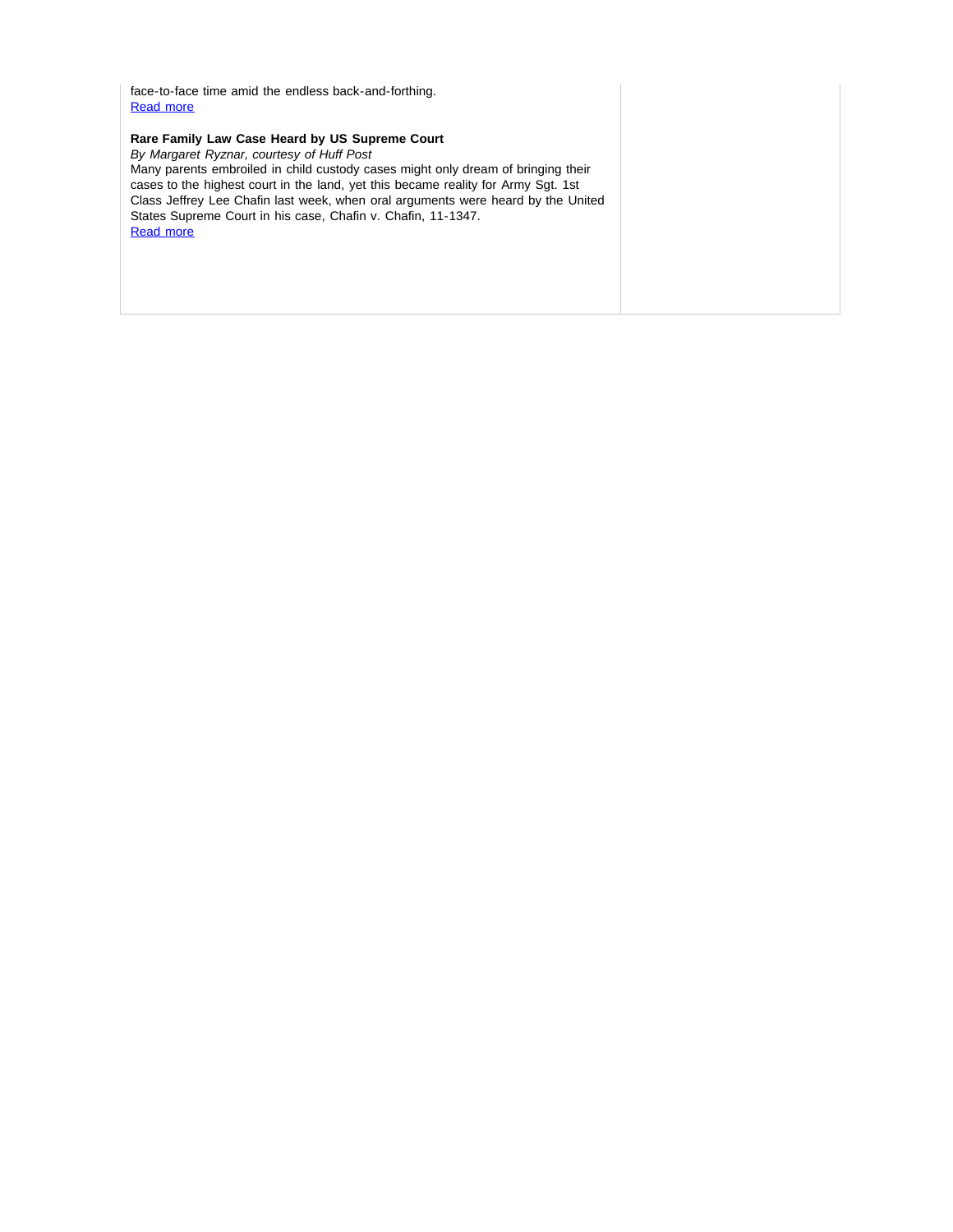

# **Ask the Experts**

## **Ten Tips for Developing Parenting Plans for Special Needs Children**  *Daniel B. Pickar, PhD, ABPP, and Robert L. Kaufman, PhD, ABPP*

*The authors will present a workshop at the AFCC 50th Anniversary Conference in Los Angeles entitled, "Parenting Plan Considerations for Special Needs Children."* 

The term "special needs children" is an umbrella designation that encompasses a staggering array of children who suffer from learning disabilities, profound cognitive impairment, serious medical illness, developmental disorders (such as autism), physical disabilities, or severe psychiatric disturbance. Family law professionals face complex challenges when assisting separating and divorced families with special needs children. Below are some general and specific tips for family law professionals who are helping these families develop appropriate parenting and child safety plans.

## **1. Develop a basic knowledge base about the most commonly seen special needs children encountered in family court.**

While one cannot be an expert about every type of special needs child, family law professionals need to have information about the defining characteristics of the most commonly occurring childhood conditions and the specific parenting challenges involved in raising such children. The most commonly seen childhood conditions encountered by the family courts are: autistic spectrum disorders; attention deficit/hyperactivity disorder; learning disabilities, and, especially with teenagers, serious depression. Therefore, consult the current literature and empirical research regarding these disorders when assisting a family with a special needs child.

## **2. Familiarize yourself with more unusual types of special needs children.**

If working as a mediator, judge, parenting coordinator or child custody evaluator, you will also likely encounter less frequently seen types of special needs children, such as those with cerebral palsy, Down syndrome, visual or hearing impairment, or high risk medical conditions. In these cases, understanding a child's best interests with regard to custodial arrangements requires a grasp of the specific nature of the illness/condition and the specialized parenting skills needed to optimize the child's well being. Educate yourself on the nature of the condition and the specific demands on parents.

## **3. Use "developmentally appropriate parenting plans" with caution.**

Many of the research based "developmentally appropriate" parenting plans for children of different ages may not be best for special needs children. Some of these children (i.e., those with mental retardation, Down syndrome, autism) may function significantly below their chronological age. In many instances, the need for stability in residential placement and consistent routine may outweigh a custodial schedule that provides significant time with both parents.

## **4. In addition to parenting skills, consider which parent has the most time and means to care for the special needs child.**

Considering each parent's personality, parenting skills and temperament for caring for a special needs child is important. However, determining where a child should primarily reside can come down to the simplicity of which parent has the most time and means to care for the child. Many special needs children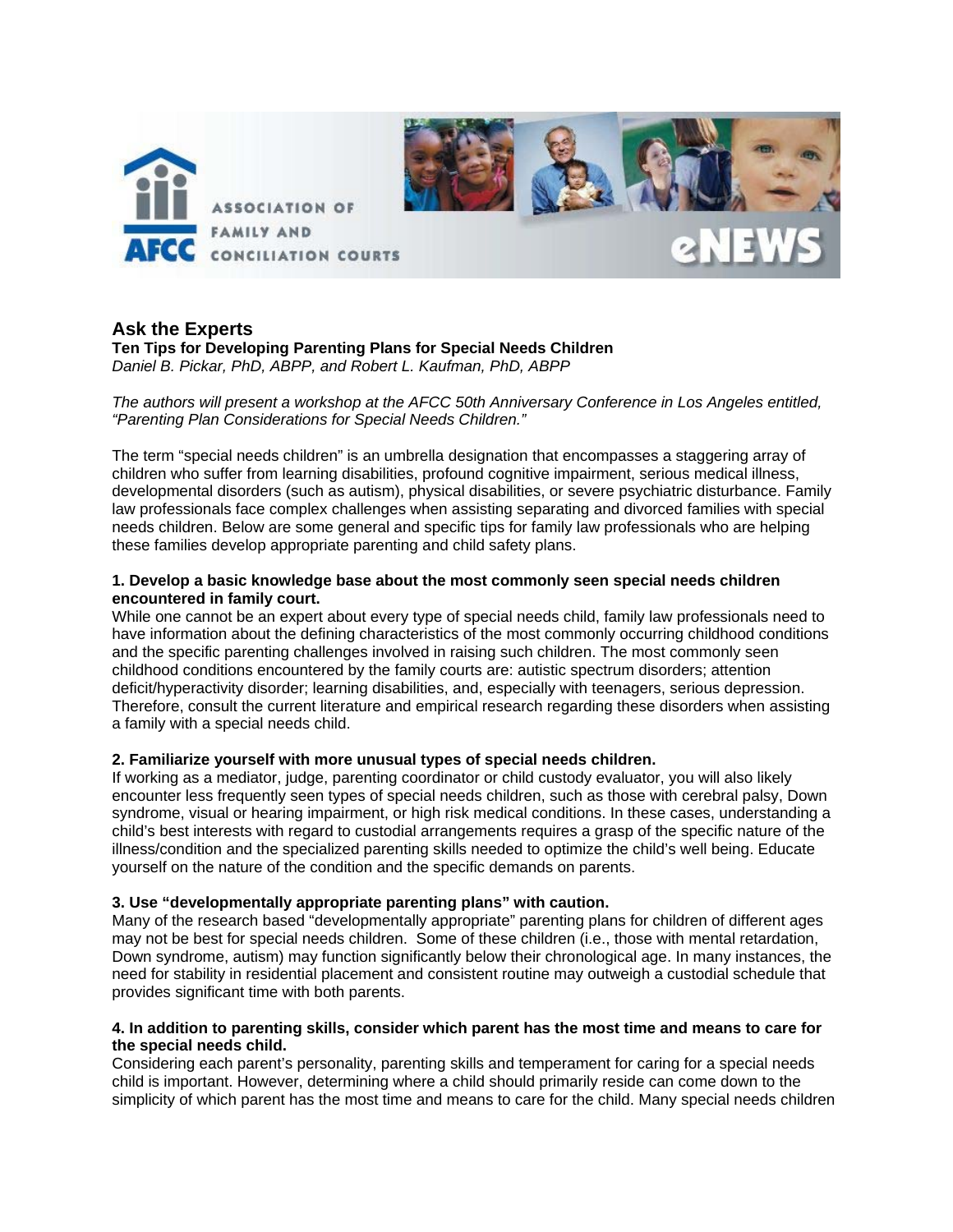attend special schools, have ongoing physical or occupational therapy, counseling or frequent medical appointments. Thus, when considering a physical custody arrangement, it is important to determine whether both or only one parent has the ability to follow-through effectively with the child's ongoing services.

## **5. Understand which evidence-based treatments may be necessary, and which parent will be willing to attend and participate.**

Current trends in evidence-based treatments for multiple childhood conditions (i.e., autism, AD/HD, LD, and even adolescent depression, where the risk of suicidal or self-harm behavior may be high) include a parent participation component. Thus, it is important to determine which parent will be an active participant in such treatment. This includes each parent's relative support for a medication regimen if medical or psychiatric professionals have recommended this.

#### **6. For children with autistic spectrum disorders, be sure there has been a differential assessment or understanding of the home environments with regard to structure, consistency and safety.**

Many autistic spectrum disorder children have excessive need for environmental consistency and routine. They may become highly stressed or volatile when routines are disrupted and there are too many transitions. Such disruptions can lead to significant anxiety, often resulting in behavioral problems such as severe tantrums, or even self-injurious behavior. Consider which parent is best able to maintain highly structured schedules and is attentive to physical dangers and childproofing. Some autistic children may want to sleep only at one home, and parents may need to accommodate this basic need, realizing that it arises out of the disorder and not from a parent-child relationship problem. If an autistic child is capable of transitioning between homes, adjustment after such transitions may take longer than for children who do not suffer from the disorder.

## **7. Always seek information from key medical, educational and mental health providers.**

When crafting the best parenting plan for a special needs child, seek collateral information from professionals who have a history of working directly with the child and family. These service providers can offer valuable information about the child's specific needs, the parent's history of understanding and meeting those needs, as well as the parents' ability to collaborate with each other and treating professionals.

## **8. Children with AD/HD and learning disorders need clear and consistent expectations and routines and parents who can closely monitor completion of schoolwork.**

Children with these disorders have a wide range of characteristics and symptoms, with different levels of severity. In addition, there is a high incidence of children who suffer from both AD/HD and a learning disorder. To understand the behavioral and cognitive profile of a particular child, professionals should always review school reports and psycho-educational testing. In general, these children need a great deal of consistency within and between homes, including firm but fair limit setting and predictability with regard to transitions. Many of these children also have at least one parent who has a similar disorder. Collaboration between parents is essential for maintaining routines and close monitoring of schoolwork. In situations where parents are unable to work collaboratively, behavioral symptoms may worsen and true joint physical custody may not be in the child's best interest.

## **9. With depressed teenagers, preservation of life and participation in mental health treatment takes priority over child sharing.**

It is critical to determine the extent to which each parent understands the teenager's problems and is willing and able to actively support the youth's participation in treatment, including compliance with taking prescribed medications. If the teenager is chronically suicidal or engages in self-injurious behaviors, it is also important to determine whether both, or only one parent, can provide effective supervision and maintain safety precautions. If the teen is unable to function within their usual school environment, assess each parent's openness to alternative and appropriate educational plans.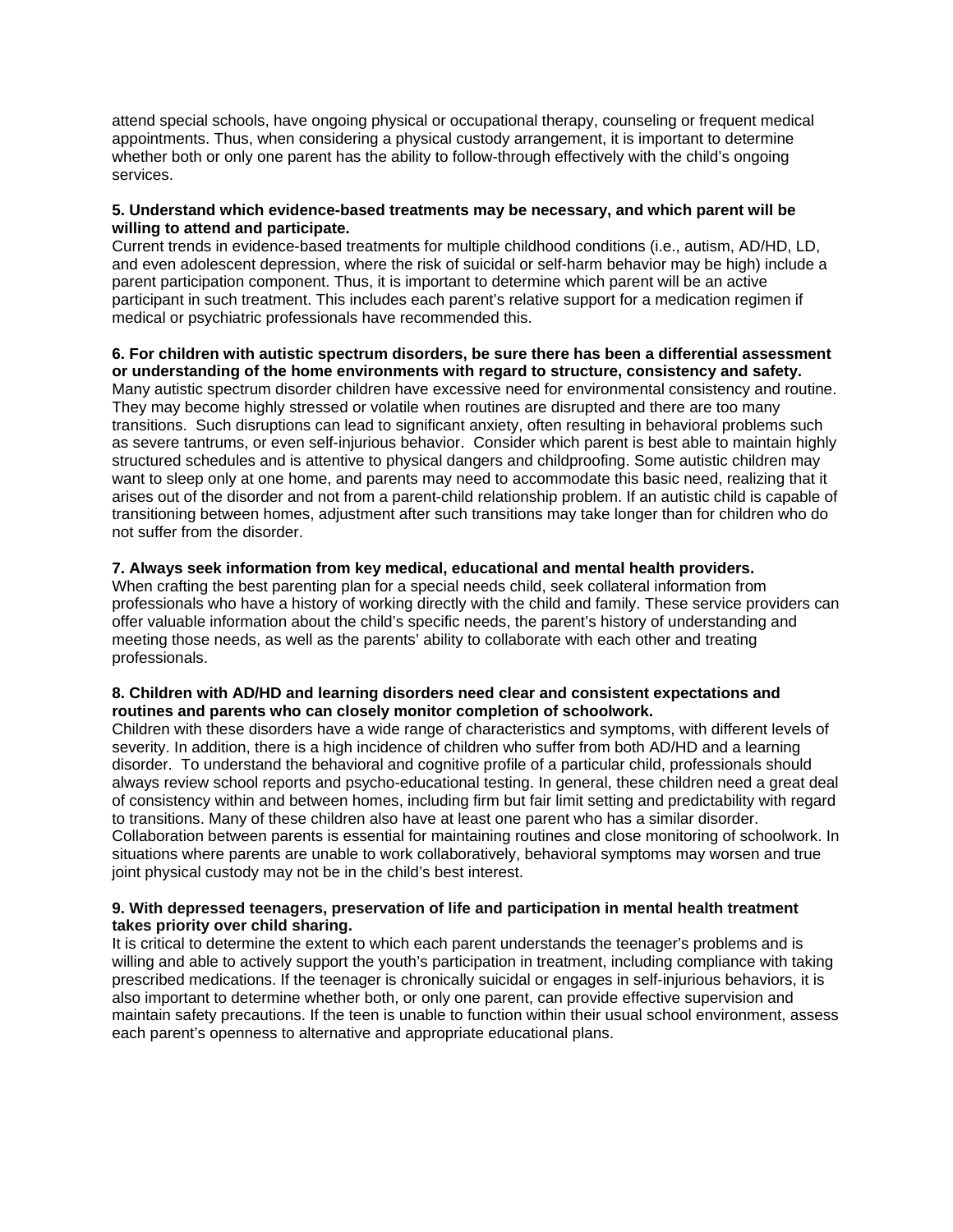## **10. Consider the above tips with caution, as research conclusions are drawn from data about groups of children, not an individual child.**

Though we recommend that family law professionals familiarize themselves with current relevant research, never lose sight of the fact that each case is unique. While children and teens within a particular "special needs" category may have similarities in behavior and underlying emotional issues, diagnostic categories are not "one size fits all." Therefore, while the above tips are based upon empirical research regarding treatment efficacy and environmental factors predicting more positive outcomes, there are some special needs children who may function well with shared parenting plan arrangements. Successful shared parenting of a special needs child is related to the level of severity of the problem and the ability of the parents to communicate about the child and provide as much consistency as possible between homes.

*Daniel Pickar, PhD, ABPP is a forensic and child psychologist who conducts child custody evaluations, mediation, co-parent counseling, and consultation to attorneys. He served for 12 years as the Chief of Child and Family Psychiatry at Kaiser Permanente Medical Center in Santa Rosa, California. He has published articles in the areas of child custody evaluation, child custody mediation, learning disabilities in children, and serves on the editorial board of the Journal of Child Custody.* 

*Robert Kaufman, PhD, ABPP, is a clinical and forensic psychologist whose work in family law includes child custody evaluation, mediation, co-parenting counseling and consultation to attorneys. For over 25 years, he has also conducted psychological and neuropsychological assessments with children, teens and adults, and has taught and supervised assessment in several San Francisco Bay Area graduate programs, including UC Berkeley, the Wright Institute and Alliant University. He serves on the editorial board of the Journal of Child Custody and is past-president of the Family and Children's Law Center Board of Directors in San Rafael, California.*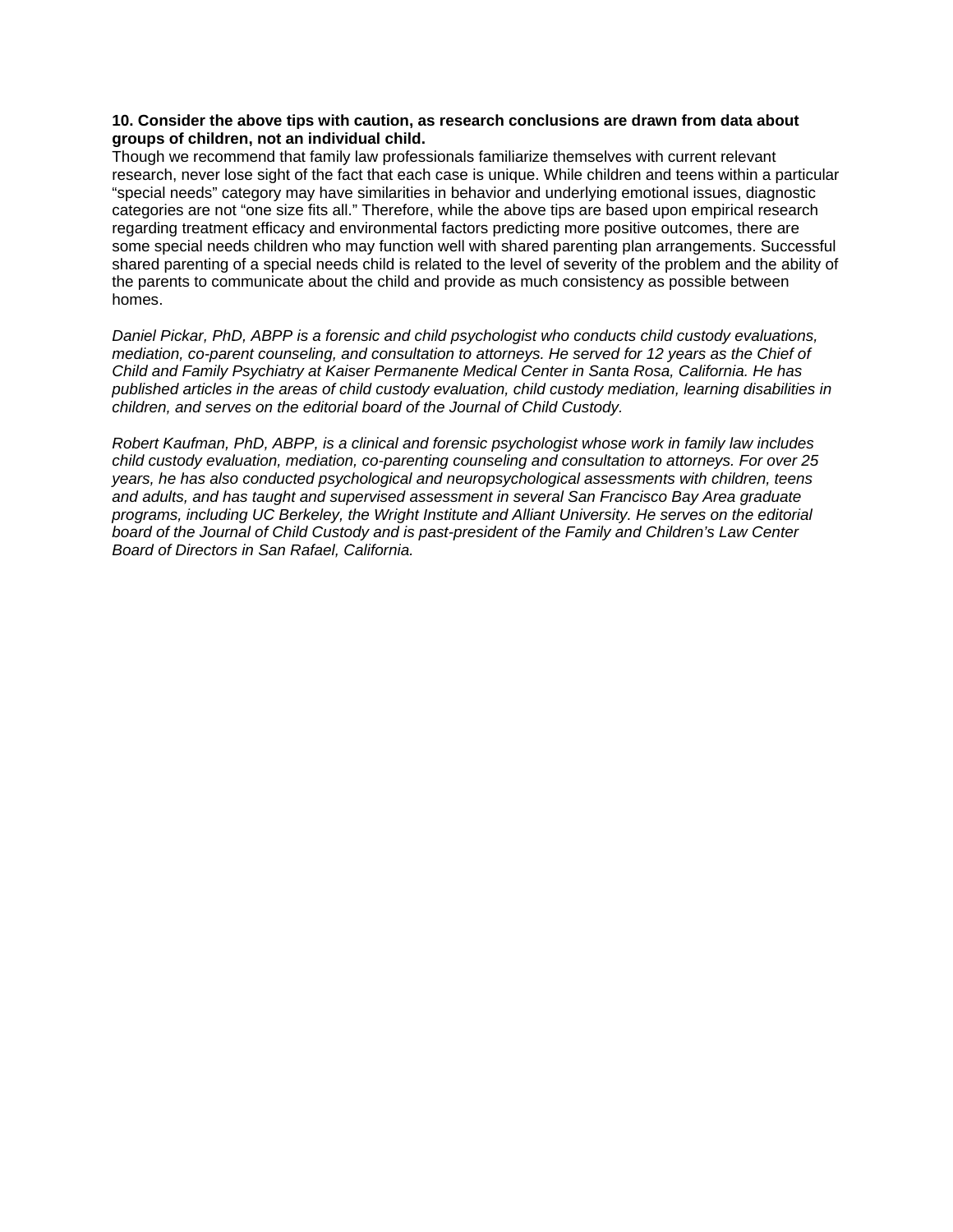

# **Reflections of Leadership:**

# **Fifty Years of the Association of Family and Conciliation Courts**

**by Peter Salem** 

The following note appeared on the title page of the *California Conciliation Courts Quarterly* Vol. 1, No. 1.

## A BRIEF NOTE OF HISTORY

*Recently, Mike Elkin sent out a letter of inquiry to each of the Conciliation Counselors in California, outside Los Angeles County, outlining a plan for a newsletter or bulletin exchanging*  ideas, discoveries, problems and solutions. The response to his letter was prompt and *enthusiastic. Each counselor expressed an interest in such an exchange, and sent an outline of information concerning self and community. The first effort is primarily a compilation of these responses, digested within the available space, together with a word of greeting from Judge Roger A. Pfaff and a few news notes from the Los Angeles Conciliation Court. Let us hear from you soon. The best way to communicate is to keep in touch!* – C.H. Richardson

With the publication of the first volume of the publication now known as *Family Court Review*, the Association of Family and Conciliation Courts was launched in March 1963. The ten-page issue included descriptions of Conciliation Courts in six California counties and a directory of members. AFCC's earliest founders expressed an enthusiastic desire to exchange ideas, problems and solutions, and for "…the feeling of camaraderie and support that we would find in such a mutual enterprise." Interest in research was evident, with the lead article of the second issue reporting on a study of non-appearance cases.<sup>ii</sup>

In September 1963, the First Annual Conference of California Conciliation Courts was held, with 26 participants traveling to Los Angeles to "… share information, disseminate knowledge, and develop a close working relationship among the Conciliation Courts of California."iii A proposal was made by Judge A. Roger Pfaff of the Los Angeles Conciliation Court to develop a manual for Conciliation Courts that would set forth the philosophy, principles, general practices and procedures. Thus, in its first six months the foundation for the first half-century of AFCC was laid: (1) a publication to disseminate ideas for practice, policy and research; (2) a conference through which to convene colleagues, build on existing ideas and develop new initiatives; and (3) initiatives to improve practice in the family court community. Over the last fifty years the organization now known as the Association of Family and Conciliation Courts (AFCC) has grown to more than 4,600 members in 27 countries, with nearly 1,300 participants attending its most recent annual conference. More than 100,000 professionals and academics worldwide read *Family Court Review* annually, and the *AFCC Center for Excellence in Family Court Practice* is home to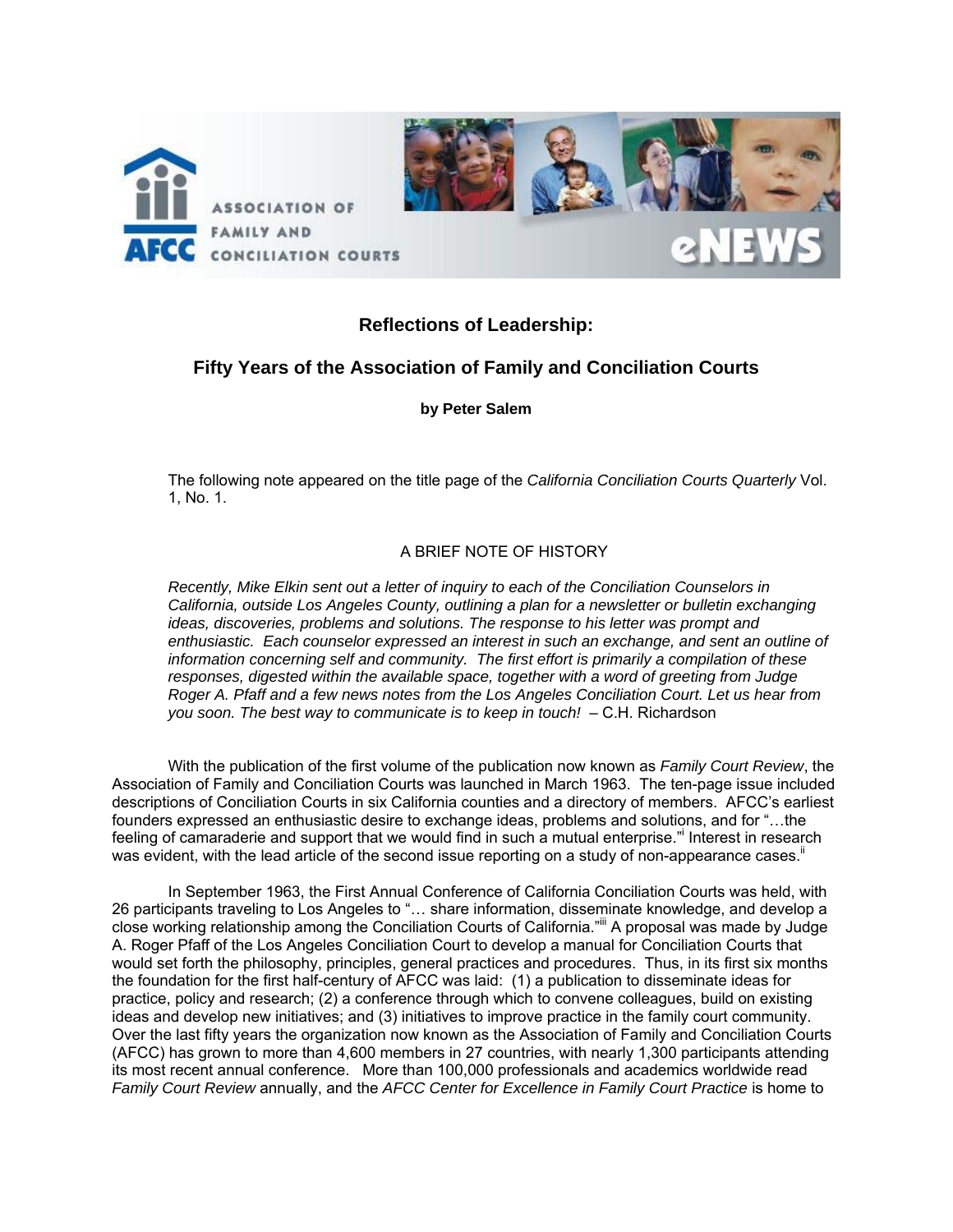initiatives that provide guidance on myriad issues to family court practitioners, policymakers and researchers.

For half a century AFCC has built on the work of its founders, leading the development of processes such as mediation, parent education and parenting coordination; developing practice guidelines for family court professionals; and in many ways charting a course for what Professor Jana Singer refers to as the "velvet revolution,"<sup>iv</sup> a veritable sea change in the way family law is practiced, with the emphasis shifting from adversarial to more conciliatory processes. On its own this is an impressive legacy; however, when the story of AFCC is told and its accomplishments are noted, the missing piece is often the people involved in AFCC and relationships developed through the association that facilitated its growing influence. AFCC would never have thrived without the open minds of its members, the multiple perspectives, the appreciation for and curiosity about the other disciplines, the common desire to improve the family law systems, and the wish, above all, to effectively serve families.

In recognition of the significance of AFCC members, this article presents a history of the organization and the field through interviews conducted with ten former AFCC Presidents. They recall their practice, their involvement with AFCC and the intersection of the two. They represent different points in time, different disciplines, different geographic locations and different perspectives. Despite their differences they have much in common, not unlike the organization they led.

## **Betty Barteau, AFCC President, 1979-80**

*AFCC grew as an organization, largely in California, throughout the 1960s with a focus on reconciling spouses in marriages at risk of divorce. By the early 1970s no-fault divorce had entered the picture and the divorce rate was rising. Family court service agencies began to change their focus from marriage counseling to helping couples separate amicably and make plans for the future to meet the needs of their children—a process that would become mediation. In 1974, after ten years practicing law, Betty Barteau was elected to the Marion County (Indianapolis, IN) Superior Court. She subsequently served on the Indiana Court of Appeals and as Director of the Russian American Judicial Partnership, and today serves as a Senior Judge for the Court of Appeals.* 

Betty Barteau: I was elected to the bench in 1974 after practicing law, mostly under fault divorce. I was the first woman judge in Marion County so naturally I was appointed to oversee the Domestic Relations Counseling Bureau (DRCB). At the time, the DRCB was essentially a court-connected marriage counseling organization for couples who filed for divorce but wanted to try to reconcile.

My predecessor told me about AFCC, so I went to my first conference in Seattle; I think it was in 1975. When I got there I just fell in love with all of the people—Byron Lindsley, vil Irwin Cantor, vil Norman Fenton, <sup>viii</sup> Jay Folberg, <sup>ix</sup> Stan Cohen,<sup>x</sup> Ann Milne<sup>xi</sup>—they were so all impressive and interesting, and they had a lot more experience than I did. The Bar Association didn't have anything like AFCC. Here, in one place, were all of these people who had tried a new way of thinking!

When I was a lawyer there was rarely any discussion about the children of divorce. Ninety-nine percent of the time they went to the mother because the father didn't ask. As a judge, AFCC gave me an opportunity to become more aware of the other professions. We used to send the kids to a psychologist for an evaluation, but we later expanded to other processes and we learned more about children's needs and the impact of divorce on children. Joan Kelly<sup>xii</sup> was a big part of that.

In the 1970s, AFCC was limited to judges and court services staff. We all thought mediation could help parents, but it didn't really exist as a field. Then we saw it begin to grow within our organization and it became a big issue when we had to decide if private mediators would be able to join AFCC.

AFCC was always challenged by a lack of resources. Members were always super about giving their time. What drove the organization was that everyone felt there needed to be a change and it could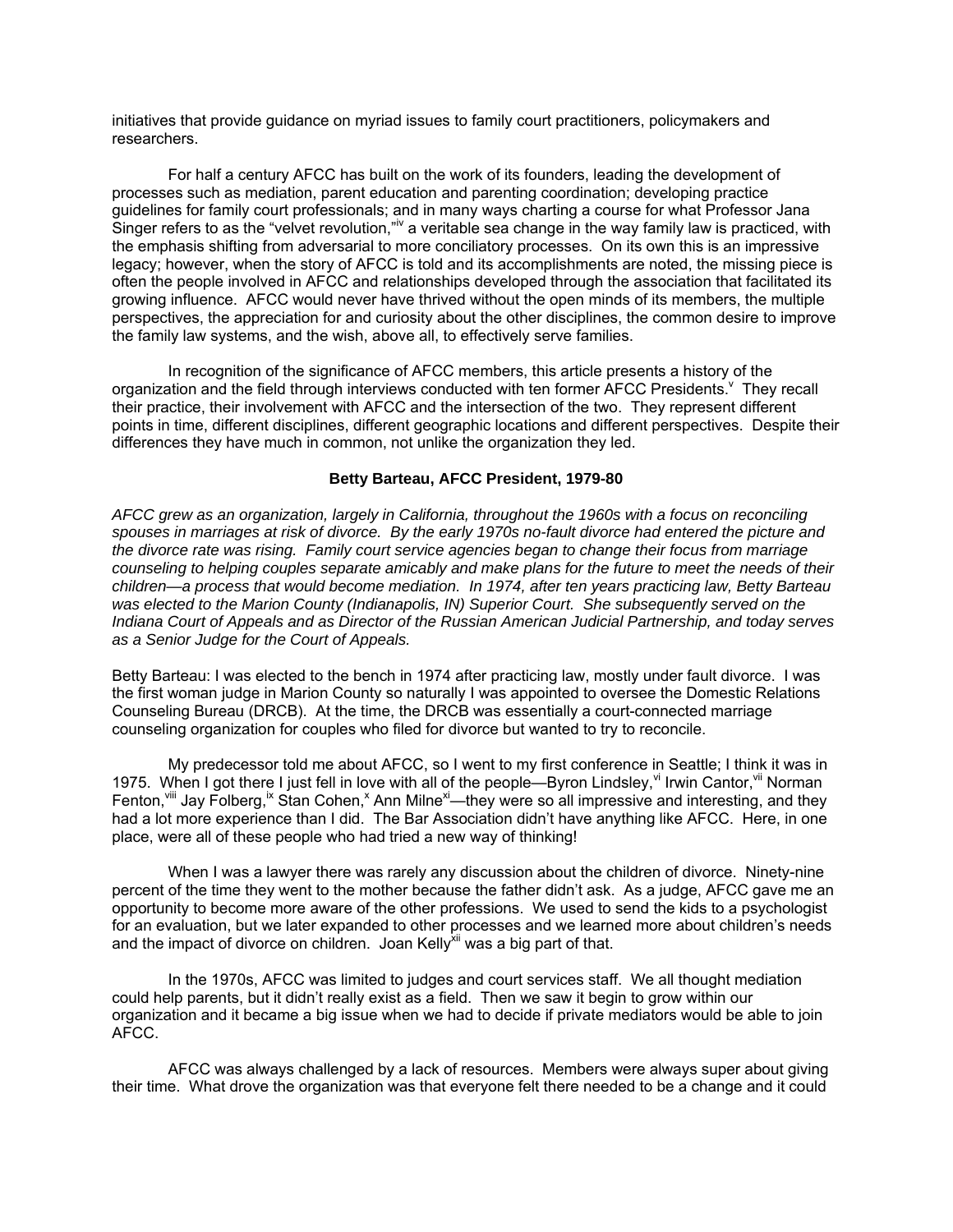be accomplished if interested people cared enough to do it. I think some people might have been aware that we were at the forefront of a revolution in the way family law was being approached.

## **Jay Folberg, AFCC President, 1983-84**

*In the late 1960s and early 1970s, as court counselors were experimenting with helping divorcing parents reach agreements, Jay Folberg was pursuing a similar idea in a different context. As executive director of Portland Legal Aid Services, he developed an intake process for family law where social workers and*  lawyers met together with divorcing couples, another precursor to mediation. Jay would later become a *professor at Lewis & Clark School of Law, Dean of the University of San Francisco School of Law and Executive Director of the JAMS Foundation. As AFCC Executive Director from 1975-80, he is one of two AFCC Presidents to serve on the AFCC staff.* 

Jay Folberg: I first got involved in AFCC in 1973 when I became friends with Stan Cohen. The core distinguishing factor that made AFCC special, and has really remained, is that it was interdisciplinary in a meaningful way when interdisciplinary was kind of a new word. There were well-established lawyers groups, judges groups and mental health organizations, but AFCC was truly integrated in more than a window dressing sort of way.

I got into mediation almost accidentally when I was executive director of a legal services program in Portland. We set up a family law center and started mediating by necessity because we were bombarded with divorce cases. We couldn't ethically represent both parties so we started doing joint intakes of husbands and wives to see if they might stipulate to a marital separation agreement. We needed help on the emotional side, so we paired the lawyers with social workers to do intake and that evolved into mediation.

One reason that mediation came about early on in Los Angeles was because Meyer Elkin<sup>xiii</sup> was at the Conciliation Court there and with the introduction of no-fault divorce in 1970 it changed the focus of the service. The process evolved from trying to keep the marriage intact into counseling parents on how to look out for their children as they proceeded with their divorce. That was when the meaning of "conciliation" began to change from staying together to peacefully separating with an eye toward the best interests of the children.

AFCC conferences provided a place where various approaches to mediation came together. There was exhilaration in discovering like souls because most of us did not have much support in our own area. We each thought we were inventing the light bulb. I was doing mediation in Portland, but there were few of us on board there. Then I discovered what was going on in Los Angeles and in Minnesota and I thought, okay, we may be crazy, but at least we are not alone in our craziness! It was even more exciting because we were not in the same field. Of course, AFCC was not all about mediation. We still had custody investigators and others who were not into mediation. But they also had their "aha moments" because they, too, were concerned about the impact of divorce on families, and especially children.

#### **Hugh McIsaac, AFCC President, 1987-88**

*In the early 1980s, mediation was gaining a foothold in the family courts and AFCC had grown to 900 members. California passed the first mandatory mediation statute in 1981 and became a leader in child custody mediation. There was no greater champion for mediation than Hugh McIsaac. He followed Meyer Elkin as director of the Los Angeles Conciliation Services, as editor of Family and Conciliation Courts Review (now FCR), and later as an AFCC President. He then served as director of Multnomah County (Portland, OR) Family Court Services and as executive director of the Oregon Family Institute. Today Hugh serves on the Board of the AFCC California Chapter.* 

Hugh McIsaac: In late 1970 I came to work for the Los Angeles Conciliation Court as a marriage counselor and almost immediately went to my first AFCC conference. It was standard operating procedure to go to AFCC. In those days it was very judge-oriented with a focus on marriage counseling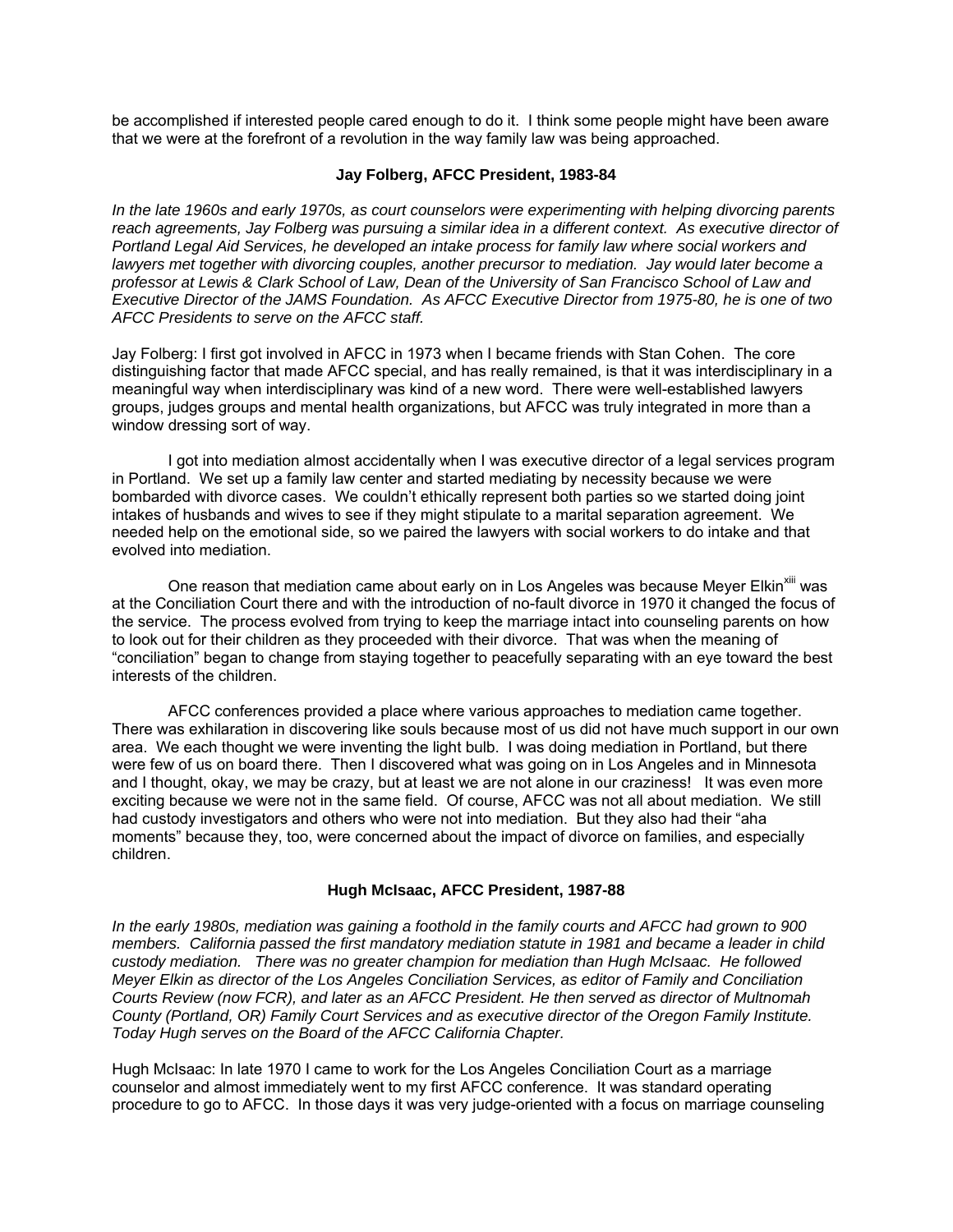and getting families back together. The *Review* functioned as a way to get the conference proceedings out to people who couldn't attend. Mike (Meyer) Elkin was the editor. Conference presenters were supposed to write up their sessions and Mike would just hound them until they got their articles turned in.

In the mid-1970s we went through an economic crisis and I was laid off when they cut the number of counseling positions in half. In 1976 the first legislative attempt to secure funding to support court services came about with a bill that earmarked part of the marriage license and divorce filing fees. After that, my position was reinstated and in 1977 Mike retired and I became the director. I was then part of a statewide task force to reform family law and out of that came Senate Bill 961, which went into effect in 1981 and required all contested custody and visitation disputes to go to mediation. SB 961 made the program totally self-supporting through an increase in filing fees, which were earmarked for mediation. It was followed by a bill that funded the Statewide Office of Family Court Services.

All the courts had to set up a mediation program and AFCC was extraordinarily helpful. Jay Folberg and Stan Cohen had come down from Oregon. The AFCC California Chapter held the Vallambrosa Retreat on Mediating Child Custody Disputes in 1981. The speakers included Robert Mnookin,<sup>xiv</sup> Islolina Ricci,<sup>xv</sup> Leslie Ellen Shear<sup>xvi</sup> and Judy Wallerstein.<sup>xvii</sup> The next year AFCC convened a series of Symposia on Mediation Standards, which resulted in the first set of family mediation standards in 1984.

Meyer Elkin retired as editor of *Review* in 1986 and Stan Cohen and I took the job together. Stan retired in in 1992, and then I became director of court services in Portland, OR. I was editor through 1997 when Andy Schepard<sup>xviii</sup> took over. Up until 1991 the *Review* was self-published; it was really an informal operation. In 1991 we signed a contract with Sage Publications and that really professionalized things. That said, it was really a cottage industry as we worked on the journal out of my home. My wife Chris served as administrator and deserves a lot of credit for circulating articles for peer review and making sure I stayed on task. Andy and Ann Milne came to Manzanita for the transfer of responsibility, formalized in our hot tub overlooking the Pacific. Once Andy became editor he took it to the next level, especially when the journal moved to Wiley-Blackwell. Andy also brought the resources that Hofstra Law School had to offer and *FCR* has now become the go-to journal in family law.

## **Bob Tompkins, AFCC President, 1993-94**

*As the 1980s progressed adversarial divorce came into disfavor in many circles, as courts, private lawyers and mental health professionals became attracted to mediation. By the early 1990s AFCC had grown to nearly 1,200 members. Mediation was required in jurisdictions in 38 states and programs were being implemented in courts, community and private agencies throughout the world. However, many family court service agencies and private practitioners continued to conduct custody evaluations and investigations. Innovative public and private sector AFCC members were developing hybrid processes, combining evaluative and facilitative processes. Former AFCC President Bob Tompkins played a major leadership role in this area. Bob came to work for the Connecticut Judicial Branch Family Division as a counselor in the mid-1970s, ultimately rising to the rank of Deputy Director of the statewide agency and overseeing 120 Masters-level social workers who assisted the judges, lawyers and divorcing couples resolve custody, visitation and financial issues.* 

Bob Tompkins: My first but fleeting connection with AFCC was in the mid-70s when I was a new Family Relations Counselor and Tim Salius<sup>xix</sup> hosted an AFCC conference in Hartford. I didn't have the full immersion experience until 1985 when I went to the Vancouver conference. Tim was in the inner circle so I met everyone—Stan Cohen, Ann Milne, Jerry Lecovin,<sup>xx</sup> and Hugh McIsaac. It was very social and the people were great, but what impressed me the most is that people on court staff were considered on the same level as the lawyers and judges.

At AFCC people were always talking about and implementing new ways of handling divorce. They were generally non-adversarial methods, either mediation or other forms of dispute resolution. Connecticut was an early adopter of mediation and I was one of the first counselors to mediate under a male/female co-mediation model. I thought it was important because the first thing the clients notice is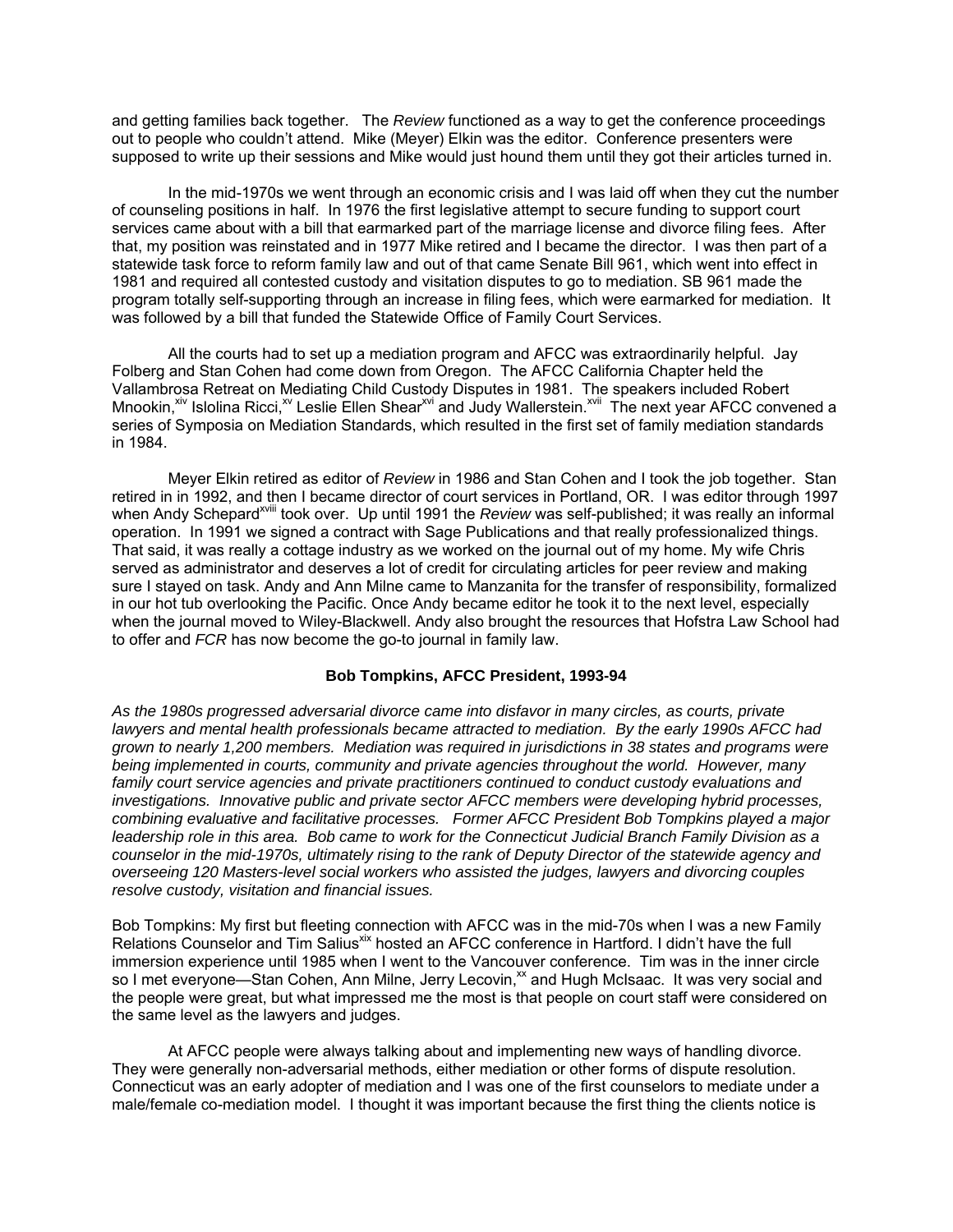the gender of their counselor. We demonstrated that it would be a fair process and that we were devoting the necessary resources.

It became pretty obvious that gender issues pervaded everything in our work. There were longstanding assumptions that kids needed to be with their moms and that dads would visit—I remember debating with a female supervisor about that. And of course, there were domestic violence concerns. In the mid-1980s our agency merged with a sister agency that was involved in the criminal court and all of a sudden we were dealing with more than 30,000 domestic violence cases every year. We became much more aware of the overlap between divorce and domestic violence and we ultimately collaborated with the state domestic violence coalition on policy issues, which created an important connection.

Another ongoing challenge was integrating ADR into the evaluation process. Some of the psychologists in AFCC felt it contaminated the process, so that was another debate we had. But in Connecticut, our evaluators were required to hold joint meetings after the information had been gathered and to try to help parents resolve their dispute. I think it requires the highest level of skill for a counselor to talk with parents in a way that is non-threatening, that does not identify winners or losers, but that helps them understand the logic behind recommendations and to then engage them in productive settlement discussions. This process evolved through the years and paved the way for early neutral evaluation.

As we dealt with all of these issues and tensions AFCC became the place where the discussions and debates took place. I remember presenting point-counterpoint workshops. I would have these kernels of thoughts and feelings, then I'd meet others who had different ideas and those kernels would grow, be modified and tested. Ideas like developmentally appropriate parenting plans, mediation or collaborative law. Some of these ideas started with AFCC and some didn't, but we always had an environment in which they could be respectfully discussed, dissected, developed and disseminated.

#### **Christie Coates, AFCC President, 1998-99**

*New models of mediation and evaluation were evolving in the courts and private sector through the 1980s and 1990s. By the year 2000, AFCC members included an increasing number of private lawyers, evaluators, mediators and academics. Christie Coates was drawn to mediation as a young lawyer in the early 1980s. Her experience taught her the benefits and also the limits of mediation and, like some of her AFCC colleagues elsewhere, she set out to explore new options. Well-known for her work with high conflict families, Christie has been a leader in practice and policy around the parenting coordination process.* 

Christie Coates: I never heard of AFCC until I was recruited by Byrnece Gluckstern<sup>xxi</sup> to help with a conference in Colorado. I remember that Linda Hahn<sup>xxii</sup> came in from Texas. I enjoyed the conference, joined AFCC and the next thing I knew I was asked to join the Board! So in 1992 I came to my first Annual Conference in San Diego as a member of the Board. The only person I knew was Linda and she took me under her wing, invited me to dinner, and made sure I wasn't left alone at the social events. I made some lifelong friends at that first conference and at subsequent conferences. I loved the interdisciplinary nature of the conference. Everyone was on a first name basis and considered equally important, from the Chief Justice of the Family Court of Australia to the court mediator from a tiny little town somewhere in the Midwest.

 Within two years I was on the executive committee, AFCC had received a three-year \$175,000 organizational development grant from the Hewlett Foundation and all of a sudden I was helping to plan AFCC's future. What role should AFCC play? How big did we want to be? We started to expand with a professional development and technical assistance program, centralized conference planning, got another three-year grant from Hewlett for \$150,000 and things grew from there.

I started out as a lawyer but eventually became a full time ADR professional and stopped doing traditional representation. In the 1990s some Colorado colleagues began meeting to study high conflict families, based on Janet Johnston's<sup>xxiii</sup> work. We were beginning to realize that mediation wouldn't resolve everything and we thought custody evaluations were not always the answer. I was doing med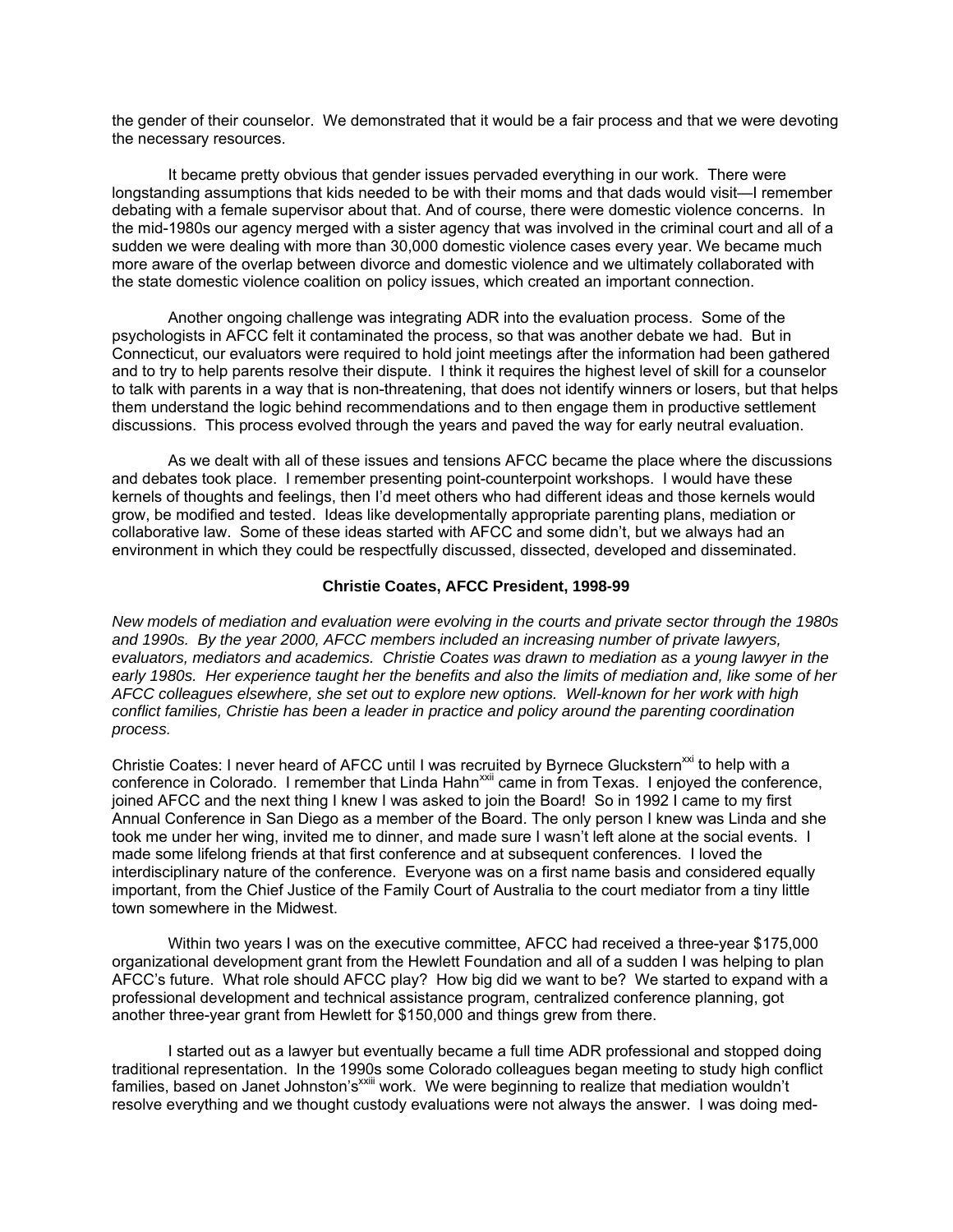arb. In California they were calling it special mastering. We presented our work in 1994 at the first AFCC Custody Evaluation Symposium. We called it assessment-based parenting coordination (PC).

AFCC not only provided a platform for us to present our ideas about high conflict families, it became *the* place to talk about it with others doing the same thing, looking at our commonalities and differences and learning from our successes and failures. By the end of the 1990s we were starting to define what would become parenting coordination.

Denise McColley<sup>xxiv</sup> appointed me Chair of the AFCC Task Force on Parenting Coordination in 2001. We were supposed to develop standards of practice but everyone agreed that it was too soon, so instead we published a review of PC policies and statutes. Then two years later George Czutrin<sup>xxv</sup> appointed a second task force and I chaired that as well. We still thought PC was too new for standards but this time we developed the Guidelines for Parenting Coordination. They have become widely accepted and many statutes are based on the AFCC Guidelines.

I have loved my work with AFCC and I've seen great change, but I have also learned that you can't expect change to happen quickly. You have to talk about it, be at the forefront and be nonapologetic about what you believe. Not everyone is going to jump on the bandwagon immediately, but AFCC has always given us a place where we can stay the course.

## **Arline Rotman, AFCC President, 2000-01**

*By the late 1980s, the concept of interdisciplinary family law practice was spreading. Shared parenting, domestic violence, high conflict families and domestic violence were familiar topics of conversation among family law professionals. Arline Rotman was among a handful of women lawyers in Worcester, MA, and after more than a decade in private practice of family law she was the first woman appointed to the bench in Worcester County in 1989. Her new role created an opportunity to implement ideas about family law as an interdisciplinary endeavor that she and her Massachusetts colleagues were developing independently of, but parallel to, AFCC.* 

Arline Rotman: I was a new family court judge and was aware of the need for a greater dialogue between the mental health and legal communities, so I established a series of breakfast meetings for that purpose. Then, an AFCC publication crossed my desk and I had an "aha moment." So I joined, called the office for some conference materials, and thought that we should have a chapter in Massachusetts. There were no guidelines on how to do it, but Tim Salius and Bob Tompkins came up from Connecticut to a couple of organizational meetings and we made it happen.

Around the same time, and unrelated to the chapter, I made a connection with Susan Snow, $^{xxvi}$  a Chicago judge who was AFCC President. And by the time I got to my first conference in Maui in 1994 I had been elected to the Board.

AFCC became very active in Worcester and I think that made a big difference. For example, nobody in Massachusetts had ever thought about developmentally appropriate parenting plans until we read an AFCC newsletter article about it. Also, Massachusetts was one of the early states to mandate parent education. In 1994 we went to the very first Parent Education Congress in Chicago. The Family Court Chief Justice sent Mary Ferriter,<sup>xxvii</sup> who was on her staff then. We developed program standards through a Parent Education Advisory Committee that included several AFCC members. When Janet Johnston's domestic violence typology came out in the early 90s it had an enormous influence. I was appointed to lead a task force that wrote the Domestic Violence Risk Assessment<sup>xxviii</sup>, which was heavily influenced by the typology. We would not have known about Jan or her work without our connection to AFCC.

Chapters are so important because they bring the work of AFCC to the community and vice versa. During my time on the board we tried to lay the groundwork for chapters but without much in the way of results. In the last decade the process has become more streamlined and chapters have really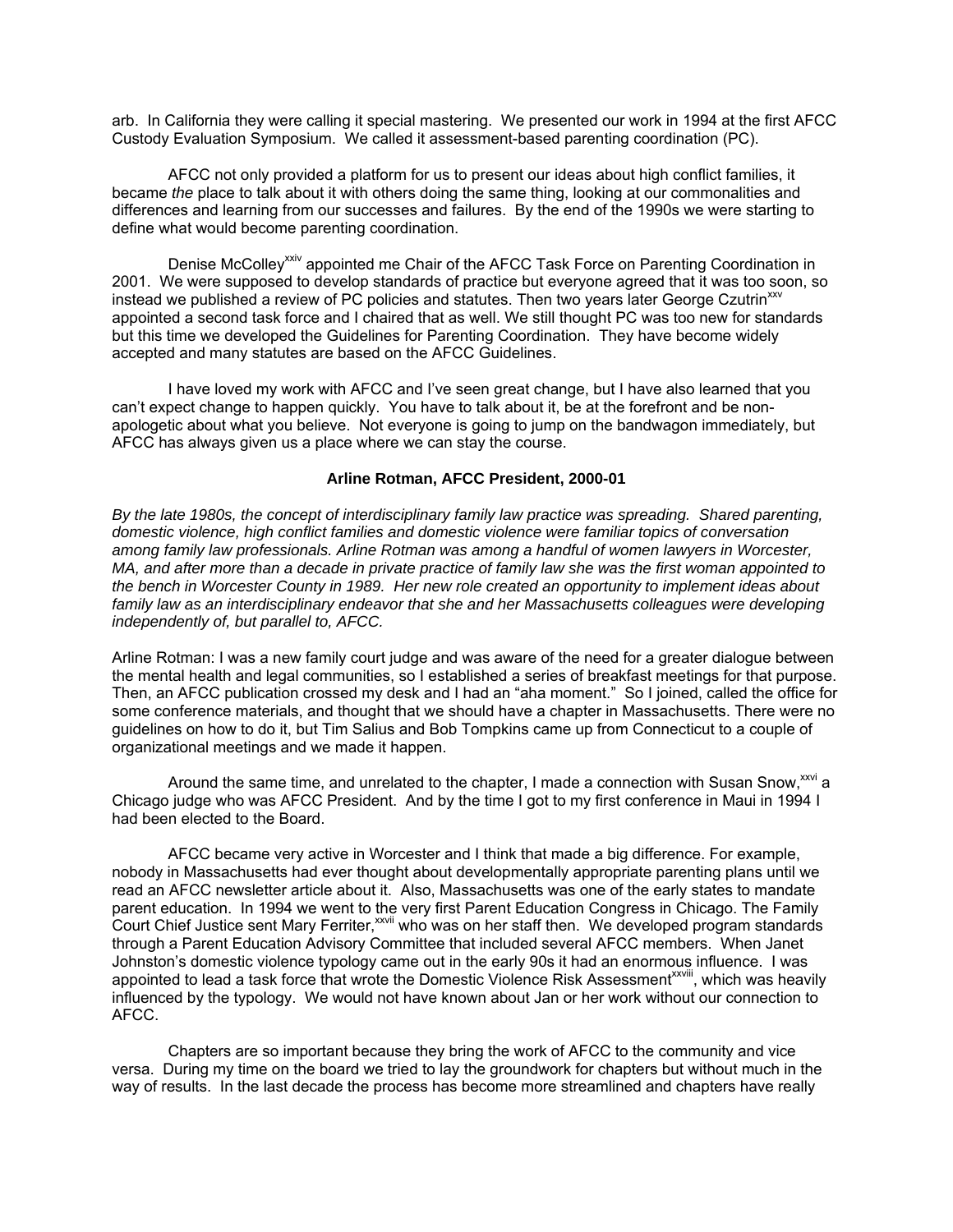grown. With the restructuring of the Board and administration in the late 1990s and early 2000s, the rest of AFCC has taken off as well.

#### **George Czutrin, AFCC President, 2003-04**

*By the year 2000 family courts were functioning in new and different ways. Multiple models of mediation and other hybrid ADR processes were now widespread. AFCC members, now numbering more than 1,800, were addressing concerns related to never-married parents, high conflict families, unrepresented litigants, domestic violence and alienated children. A growing interest in Unified Family Courts was emerging. George Czutrin began his family law practice in Hamilton, Ontario, in 1978, in Canada's first Unified Family Court. He was appointed to the family law bench in 1993, served for ten years as Local Administrative Judge of Hamilton Family Court and is now Family Team Leader at the Superior Court in Toronto.* 

George Czutrin: I got involved with AFCC in 1983 when John VanDuzer,<sup>xxix</sup> the first Canadian President of AFCC, asked a group of Hamilton lawyers to help with the Toronto conference. I ran the hospitality suite with John Harper.<sup>XXX</sup> My wife, Lynne, was a teacher and her students made signs for the conference. It was a real volunteer effort.

John VanDuzer was my mentor. When I was appointed to the bench in 1993 I sat in his chambers. To follow him as the next AFCC President from Ontario, more than twenty years later, was a privilege. John introduced me to AFCC and got me going to the conferences where I met tremendous people. I joined the AFCC Board of Directors in the early 1990s and then the executive committee in 1997. I worked with tremendous people like Alastair Nicholson,<sup>xxxi</sup> Denise McColley, Joan Kelly, Janet Johnston, Peter Boshier<sup>xxxii</sup> and so many others. They exposed me to research I would not have otherwise seen. They made me re-evaluate my approach and challenge my assumptions. Hamilton established the first Canadian Unified Family Court in 1977, way ahead of its time. The first judges were John VanDuzer, David Steinberg<sup>xxxiii</sup> and Pat Gravely.<sup>xxxiv</sup> The information flowed both ways, so AFCC was informed by our work in Hamilton and people in Hamilton learned from AFCC. Of course, later on others began to look at Unified Family Courts and they would come to Hamilton from other countries to observe.

 There have been so many influences that I have brought home with me from AFCC. In the early 1990s I remember hearing about the Maricopa County (Arizona) self-help center. And our discussions about the voice of the child and different ways that judges interview or otherwise get information from children. It seems to me that just when I think I know what I am doing someone at AFCC presents the latest study, or a new way of doing something and I think, "wow!"

When I used to come to AFCC as a lawyer, I remember thinking that everyone criticized lawyers. Then I became a judge and all of a sudden they were critical of judges. Maybe I am just too sensitive (laughs). I think what we strive for is a healthy dialogue, and recognition that no one person or discipline has the single answer. For me, AFCC has been perhaps the best venue for that kind of exchange.

## L**eslye Hunter, AFCC President, 2004-05**

*Private practice child custody evaluation continued to grow in the 1990s and 2000s as evidenced by an increasing number of publications, practice guidelines and training programs including AFCC's Symposia on Child Custody Evaluations, which debuted in 1994 and continue to this day. The mental health child custody consultant role emerged in the early 2000s and AFCC and FCR hosted challenging and thoughtprovoking discussions about the function of the mental health professional in child custody disputes. Leslye Hunter was a custody evaluator in private practice and the first such professional to serve as AFCC President. She was subsequently appointed AFCC Associate Director in 2008, joining Jay Folberg as the only AFCC Presidents to also serve as staff.* 

Leslye Hunter: In 1995 I was hired by Family Service of Greater New Orleans to do custody evaluations. The problem was I didn't have much training or practical experience. Then a brochure for Clearwater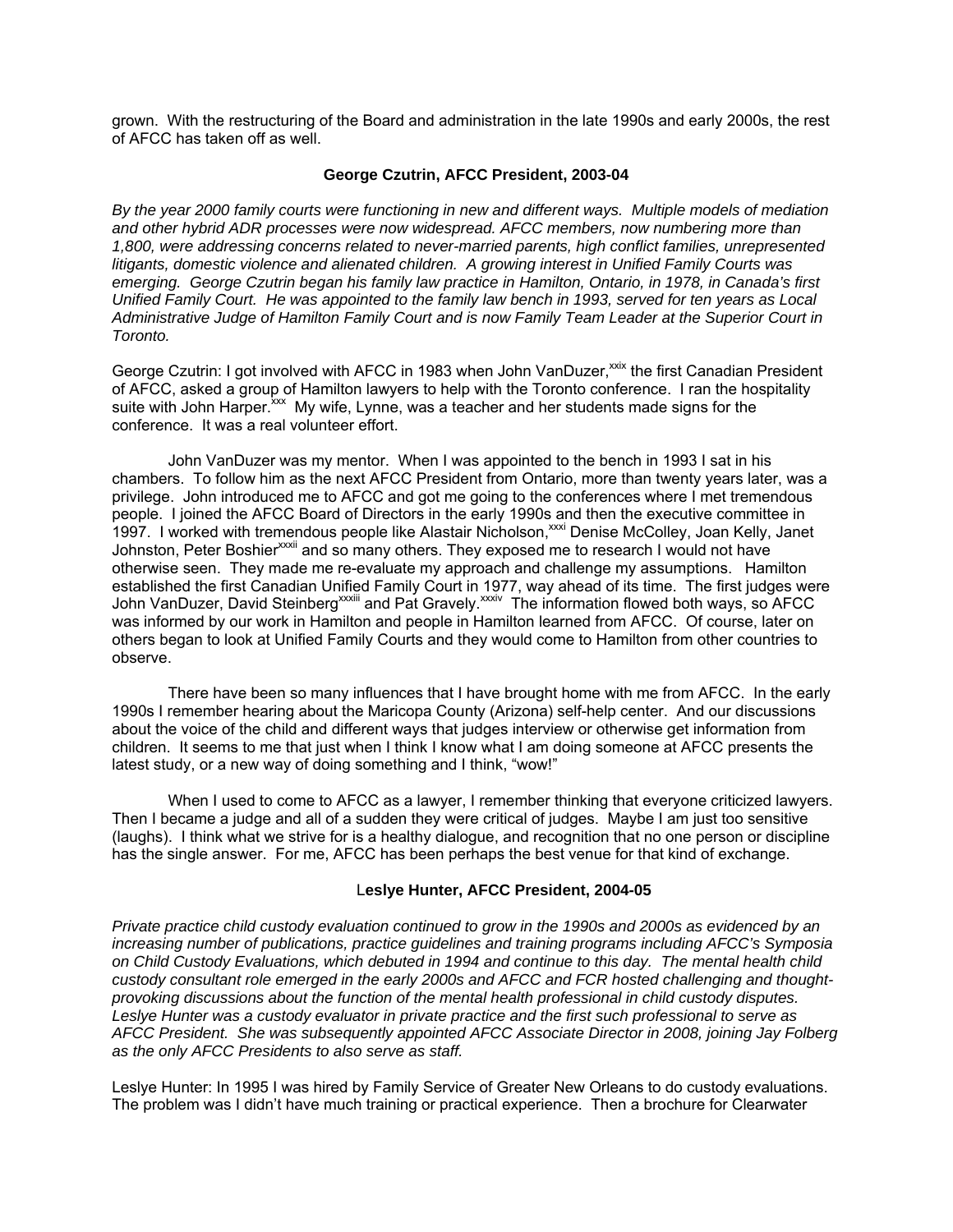[AFCC Second Symposium on Child Custody Evaluations] came across my desk—it was manna from heaven! I went to the conference and attended a presentation by Phil Stanl.<sup>xxxv</sup> Later, I was in the elevator and Phil got on and struck up a conversation. Here was this well-known presenter, and he even wrote a book! My experience with other organizations was that these people were just not accessible. It was then I began to understand that AFCC not only had the information I needed to practice effectively, but it provided collegial access to the people who were writing the books, doing the research and teaching. That just blew me away.

I opened a private practice and kept going to conferences. In 1999 I was at a regional conference and noticed that the next annual conference was going to be in New Orleans. I told the person at the registration desk that I would be willing to volunteer. She told me to wait, and a few minutes later Peter Salem<sup>xxxvi</sup> was there and all of a sudden I was the local conference chair. That conference was a huge success and that launched me onto the Board.

 The family law system in New Orleans wasn't always up to speed on the latest advances and controversies. I'd go to AFCC and learn about things that we had not heard of in my little corner of Louisiana. For instance, I learned about special mastering and was able to bring that back to New Orleans. We called it parenting facilitation, and eventually, through the efforts of people like Leslie Todd,<sup>xxxvii</sup> a committee was formed and a parenting coordination statute was passed. My personal passion was to improve the quality of custody evaluations, so when I became AFCC President I appointed a task force to update the 1994 AFCC Model Standards. It was a real challenge and in some ways very polarizing. Members were worried the Model Standards were too specific, that they would be used as a basis for malpractice suits and they didn't like being told how to practice. A few even resigned from AFCC. In the end we didn't hear about any lawsuits or Board complaints, and the Model Standards are used extensively.

The other major initiative during my presidency was the Family Law Education Reform Project with Hofstra Law School and Andy Schepard. It was the first of the think-tank projects that AFCC convened and it really marked a new direction for us. When Hurricane Katrina hit New Orleans in 2005 my office was destroyed, so I closed my practice, left New Orleans and went to work for AFCC. And this may not be a politic thing to say, but as a staff member it really doesn't feel any different. I have the same relationships with the staff, the Board and the members. I think that's just AFCC.

## **Linda Fieldstone, AFCC President, 2011-12**

*By 2012 AFCC had more than 4,600 members and 18 chapters. The Center for Excellence in Family Court Practice was launched as a home for AFCC's myriad initiatives, including the Family Law Education Reform Project, Domestic Violence and Family Courts Project, Court ADR Think Tank, the Family Civil Intake Assessment Screen, and Guidelines for Brief Focused Assessment and Court-Involved Therapy and Child Protection Mediation. At the same time, family court service agencies were struggling as a result of a crippling budget cuts in the public sector. Downsizing and reengineering of services provided by court agencies were becoming all too common. In 1990 Linda Fieldstone started working with Family Court Services in Miami, Florida. Now a supervisor, she has been a leader in the parenting coordination movement and has spearheaded research, legislation and the implementation of one of the few courtbased parenting coordination programs in existence.* 

Linda Fieldstone: I started at Family Services in 1990 as a volunteer and then I moved into a regular position. I took my family mediation training in 1991 and the trainer mentioned AFCC. I could immediately relate to the organization's mission so I became a member to support it. Ten years later Judy Kreeger<sup>xxxviii</sup> and Sandy Karlan<sup>xxxix</sup> recommended to Hugh Starnes<sup>xl</sup> and Greg Firestone<sup>xli</sup> that I attend a statewide meeting to discuss the possibility of an AFCC Florida Chapter. We broke into small groups, I ended up taking notes and the next thing you know I was on the coordinating committee. In this role I became more and more appreciative of the AFCC staff. Candi Walkerxlii and Dawn Holmesxliii were extremely responsive and helpful with everything from new membership drives to menus for our first conference and Peter Salem was always on call. I am sure that the primary reason our coordinating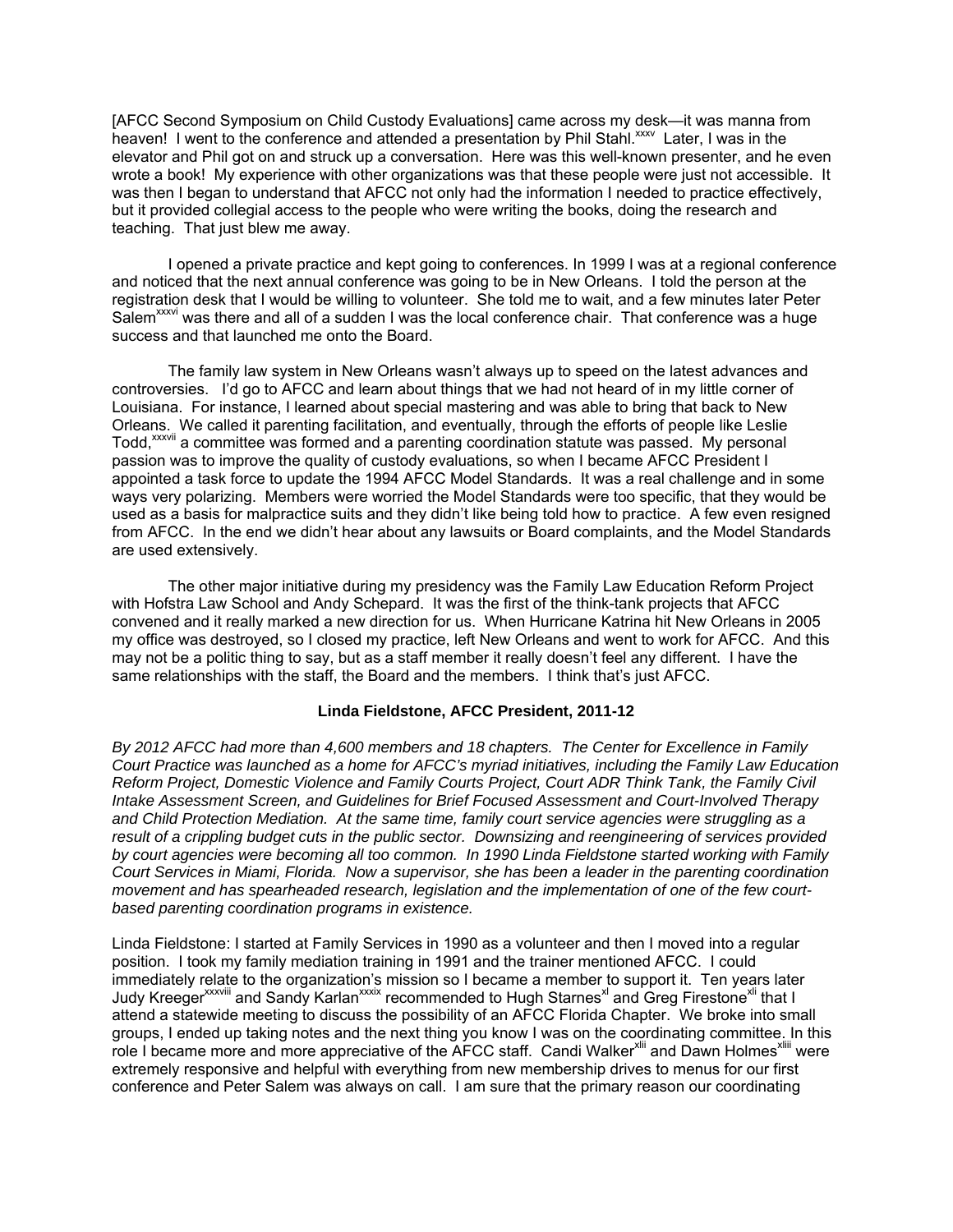committee worked so well in the beginning was that we were very well integrated with the parent organization.

 Our Family Court Services has been able to stay on the cutting edge in our court because of the ideas and innovations we learn from AFCC and the Florida Chapter. For instance, we implemented parenting coordination, developed an early triage program and we host monthly interdisciplinary "lunch and learn" events. After hearing from the plenary speaker at the recent Florida Chapter conference we will be integrating mindfulness principles into our process.

I think that one of the major influences I've seen from AFCC in the last decade is the concept of differentiation, meaning that every family and every situation is unique, whether we are talking about the type of services needed, or our approach to domestic violence or parenting plans. This is a huge difference in approach, because ten years ago we were not as sensitive to this issue. Consequently, children and families can better benefit from the court process. It also seems that AFCC's mission and vision is being applied more and more at the grass roots level—our local courts and communities—and we can see this happening through local collaborations. Instead of thinking that one field can do something alone, we have interdisciplinary collaborations. Rather than one agency we now have service collaborations. We are more appreciative of what everyone can bring to the table, including those who don't agree with us. That type of collaboration is incredibly powerful.

The roster of leaders associated with AFCC over its first fifty years is lengthy and impressive. Those interviewed for this article are identified with important advances in family courts and related practices including: mediation, custody evaluation, parenting coordination, and Unified Family Courts. Their leadership helped AFCC influence the trajectory of family courts over the last half century. These leaders would also be the first to say that they served as stewards of the organization and that their AFCC colleagues, including, presidents, volunteer members, and staff, are every bit as responsible for AFCC's success. Hugh McIsaac said that the most important lesson he learned as AFCC President was humility, quoting Satchel Page: "None of us are smarter than all of us." Nonetheless, there remains perhaps the most important person to recognize.

#### **Meyer Elkin**

*The history of AFCC in many ways begins and—in this article at least—ends with Meyer Elkin, who passed away in 1994. Referenced above by those who knew and worked with him, he was widely admired by his colleagues. Betty Barteau commented, "Meyer Elkin was larger than life. He had a way of making you feel like if something needed to be done, you could do it." Meyer Elkin was longtime Director of Los Angeles Family Court Services, editor of the Review through 1986, and in 1976-77 he served as the first AFCC President who was not a judge. In 1975, long before it was fashionable to discuss the divisiveness of the adversarial statutory language of family law he wrote an editorial entitled "The language of family law is the language of criminal law." And in the 20th Anniversary Issue of the Review he called for a commitment from AFCC members that rings true today after the association has been in existence for fifty years:* 

Let all of us, in our own unique way, recommit ourselves to the search for the pebbles of change that can be cast into the social pond. Let us create a divorce process that recycles divorce pain into new patterns of personal and familial growth which, in turn, will also strengthen our entire society. Let us protect our children from the unnecessary hazards of the divorce experience so that they, like their parents, can be strengthened by divorce rather than defeated by it. And let us never forget that if the lights go out in our children's eyes, be they children of divorce or any other children, we will all live in darkness. $x$ liv

#### **NOTES**

i Philip Schleimer, *Conciliation Counselor, Sacramento County,*1 CAL. CONCIL. CTS. Q.7 (1963).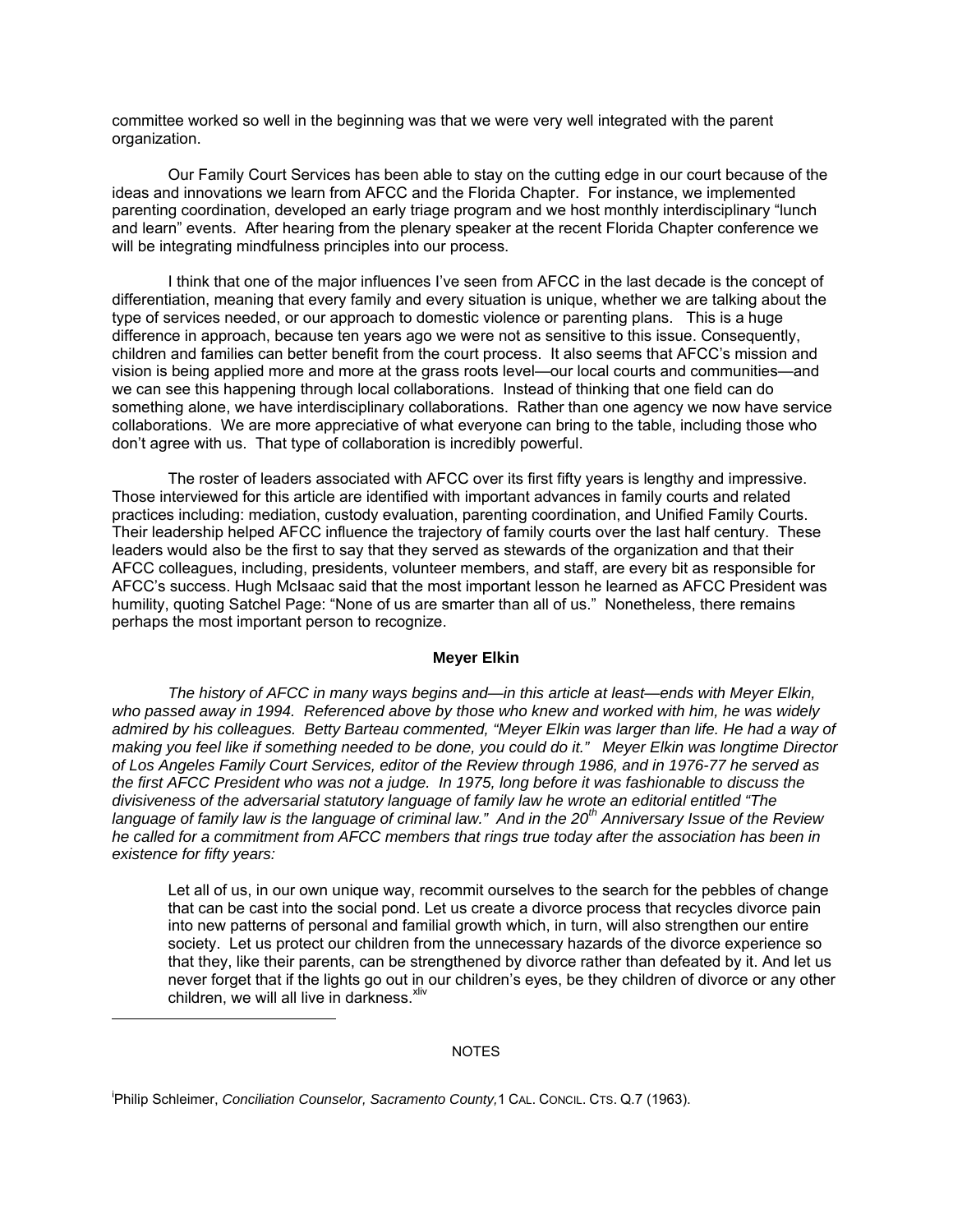о се применени се применени се применени се применени се применени се применени се применени се применени се п<br>В село во село во село во село во село во село во село во село во село во село во село во село во село во село

<sup>ii</sup>William J. Linehan, *The Non-Appearing Client of the Conciliation Court*, 1 CAL. CONCIL. CTS. Q. 1-3 (1963).<br><sup>iii</sup> Kenneth Green, *First Annual Conciliation Courts Conference*, 1 CAL. CONCIL. CTS. Q. 9 (1963).<br><sup>iv</sup> Ja  $(2009)$ .

<sup>V</sup> For a more conventional historical narrative of AFCC *see* AFCC History at http://www.afccnet.org/About/History.<br><sup>Vi</sup> AFCC President, 1971-72.

vii AFCC President, 1977-78.<br>Viii AFCC President, 1975-76.

ix AFCC President, 1983-94.

x AFCC Executive Director, 1983-89.

xi AFCC Executive Director, 1989-2002.

xii Researcher, former director, Northern California Mediation Center.<br><sup>xiii</sup> AFCC President, 1976-77, Founding editor of the *Review.* 

<sup>xiv</sup> Williston Professor of Law, Harvard Law School.<br><sup>xv</sup> Former Director, California Statewide Office of Family Court Services.<br><sup>xvi</sup> AFCC member, Law Offices of Leslie Ellen Shear.

XVII Researcher, Co-author, *The Unexpected Legacy of Divorce.*<br>
XII Professor, Hofstra Law School, Editor, Family Court Review, 1997-present<br>
XX AFCC President, 1993-94.<br>
XX AFCC President, 1993-94.<br>
XXI Former AFCC Posta

Probate and Family Court Department of the Massachusetts Trial Court, October 1994.<br>
<sup>XXIX</sup> AFCC President, 1982-83.<br>
<sup>XXX</sup> AFCC Board member, Senior Judge of the Family Court of Ontario.<br>
<sup>XXXI</sup> AFCC Executive Committee,

<sup>xli</sup> Former AFCC Florida Chapter President.<br><sup>xli</sup> AFCC Program Director, 2003-present.

x<sup>liii</sup> AFCC Office Manager/Registrar, 1999-present.<br><sup>xliv</sup> Meyer Elkin, *Cast a Pebble in the Pond*, 20 Concil. CTs. REV., vii (1982).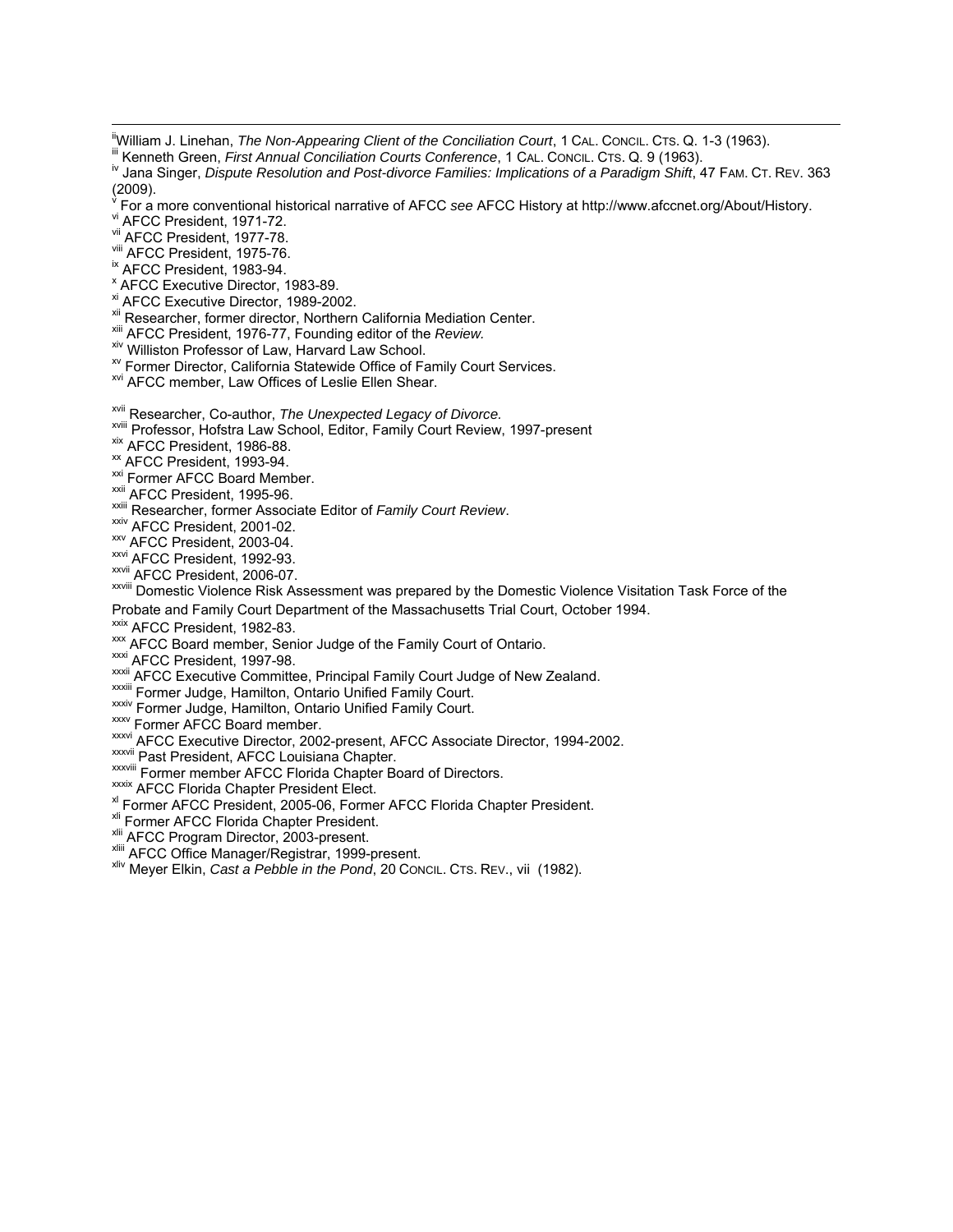

## Member Profile **Hon. Thomas Trent Lewis, Los Angeles, California**



Judge Thomas Trent Lewis, president of the California Chapter of AFCC, also has a more than full-time day job as assistant supervising judge of the Los Angeles County Superior Court Family Law Department, the very court in which AFCC was founded in 1963. In addition, he is an avid surfer. In fact, around the time AFCC was holding its first conference fifty years ago, Judge Lewis was learning to surf for the first time. As an avid surfer and an

enthusiastic AFCC leader, Judge Lewis' worlds seem to be dovetailing in 2013 with the upcoming AFCC 50th Anniversary Conference, *Riding the Wave of the Future: Global Voices, Expanding Choices*. Although Judge Lewis insists he did not have anything to do with the theme, he seems happy to build on the metaphor saying, "AFCC and its members have the vision to see the best waves for the future. The bigger the wave, the harder you paddle. AFCC will meet the challenge."

In 1978, Judge Lewis began practicing law and within two years was working exclusively in family law. He was drawn to family law by the opportunity to help people in crisis and other diverse aspects of the law that come up in family cases: property division, financial and, most importantly, children. He became a certified family law specialist in 1985 and a Fellow of the American Academy of Matrimonial Lawyers in 1988. In 2006 he was appointed to the Los Angeles Superior Court and, in his current role, he helps to oversee 44 departments while maintaining a full court calendar.

"Family law is unique among civil proceedings because it is about the future, making decisions to help litigants move forward and, in some cases, providing protection from harm," said Judge Lewis. "This is in contrast to other types of civil law where the focus is in the past, assigning blame and determining compensation for past wrongs. As a family court judge you are helping people move forward and are really impacting lives."

Following his appointment to the bench, Judge Lewis became involved in the California Chapter of AFCC, and now advises all new family law professionals to do the same. "I can unhesitatingly say I wish I had found AFCC earlier as a lawyer," he said. "The interdisciplinary context is invaluable. I have found that AFCC provides the best opportunity to hear the voices of the different disciplines that make up both the organization and our field, while providing a balanced forum for discussion with the willingness to hear divergent opinions and ideas, and the 'guts' to not quiet those who disagree. The AFCC Annual Conference is the best thing that AFCC does."

Judge Lewis is a firm believer in continuing judicial education and he serves on the Family Law Education Committee of the Center for Judicial Education and Research. "In California, despite all of the funding cuts, judicial training has not been cut and should never be cut. Luckily there continues to be tremendous training opportunities for lawyers and judges." Judge Lewis is also on the Judicial Council of the Family and Juvenile Law Advisory Committee, which makes recommendations for improving the administration of justice in all cases involving marriage, family or children.

One of the greatest challenges Judge Lewis noted was addressing issues related to domestic violence. He notes the importance of judicial and legal education and a better understanding of domestic violence